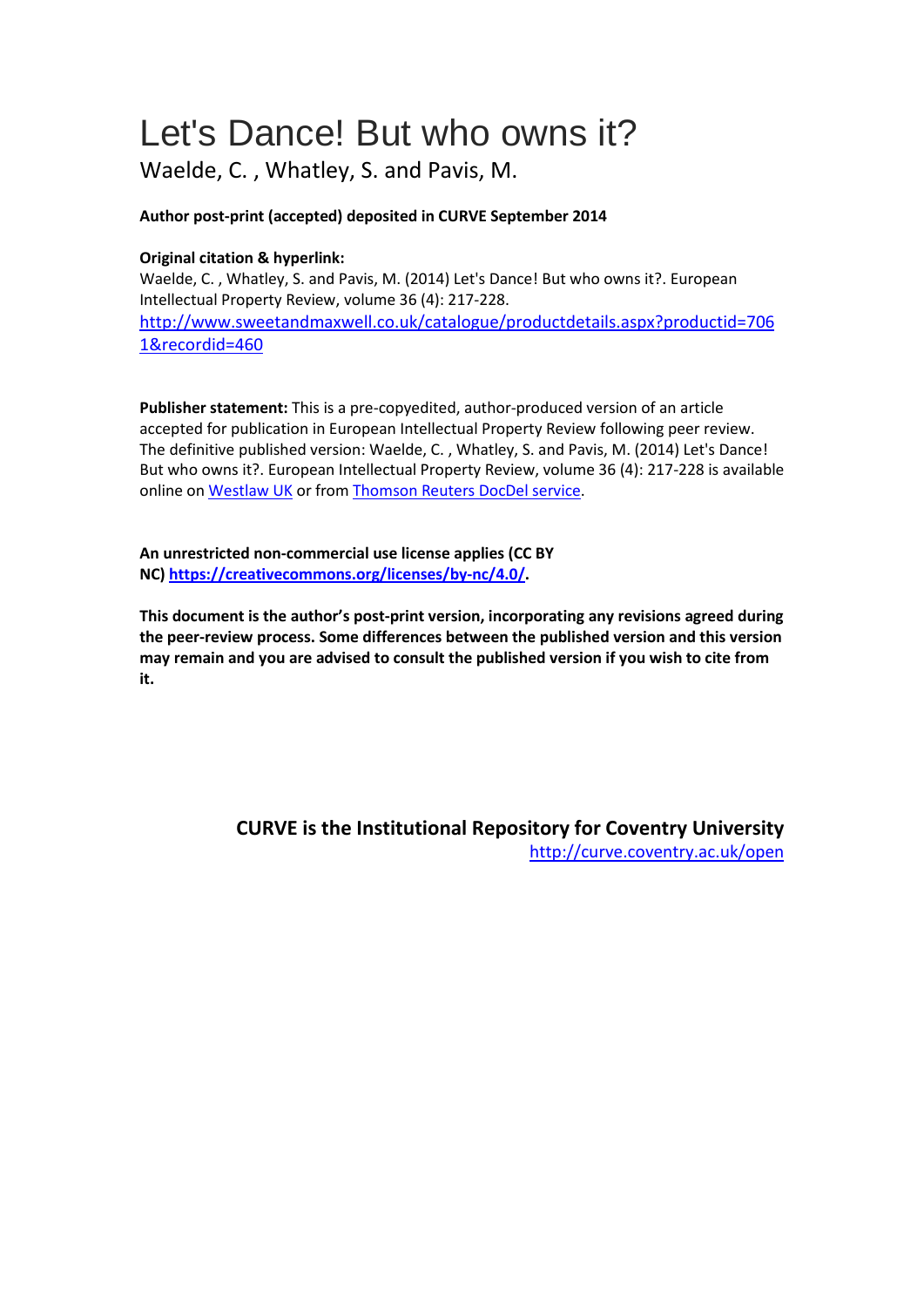#### **Let's Dance! – but who owns it?\***

#### Introduction

Commercialise to survive: this is one strong message being given by the Arts Council to the creative sector. In a time of tightening purse strings, so alternative modes of financial survival have to be developed which do not depend wholly on public funding. One of these may be through greater commercial exploitation of creative outputs. Dance is no exception to this policy focus. Commercial exploitation of dance would depend on the exclusive rights granted under the copyright framework. Fundamental to developing an exploitation strategy would be to identify the author and owner of the copyright in the dance. This is an area that has been underexplored in law: there is little case law or literature on dance and copyright, but there are certain assumptions within the dance community as to authorship and ownership. This paper will explore authorship and ownership of the dance using two case studies: one called Love Games choreographed by Joan Clevillé and which, in a recasting, featured the dancer, Caroline Bowditch; and one called The Two Fridas choreographed by Caroline Bowditch and which features the dancers Welly O'Brien and Kimberley Harvey. In choosing these case studies we also aim to contribute to the wider discussion about the legacy of the Unlimited Cultural Olympiad programme (Unlimited). The paper will suggest that, contrary to the views of some, the dancers are either authors of the copyright in the arrangement of the dance on their bodies, or joint authors in the work of dance. It will also suggest that through a greater audience understanding of the nature and the quality of the work, and through an appreciation of what it means to own dance, so commercial exploitation could be facilitated.

#### Current policy and legal framework

-

<span id="page-1-2"></span><span id="page-1-1"></span>In its  $2011 - 2015$  $2011 - 2015$  $2011 - 2015$  plan<sup>1</sup> the Arts Council has set itself a number of goals. One is to ensure that *The Arts are resilient and innovative'.* <sup>[2](#page-1-1)</sup> A way to achieve that is through *'strengthening business models in* 

<span id="page-1-0"></span><sup>\*</sup>Charlotte Waelde, Professor of Intellectual Property Law, University of Exeter; Sarah Whatley, Professor of Dance, Coventry University; Mathilde Pavis, Doctoral Candidate, InVisible Difference: Dance, Disability and Law, University of Exeter. With grateful thanks to the InVisible Difference team: Dr Shawn Harmon, University of Edinburgh; Dr Abbe Brown, University of Aberdeen; Dr Janice Richardson, Monash University; Kate Marshy, PhD student Coventry; Hannah Donaldson and Karen Wood, Research Assistants.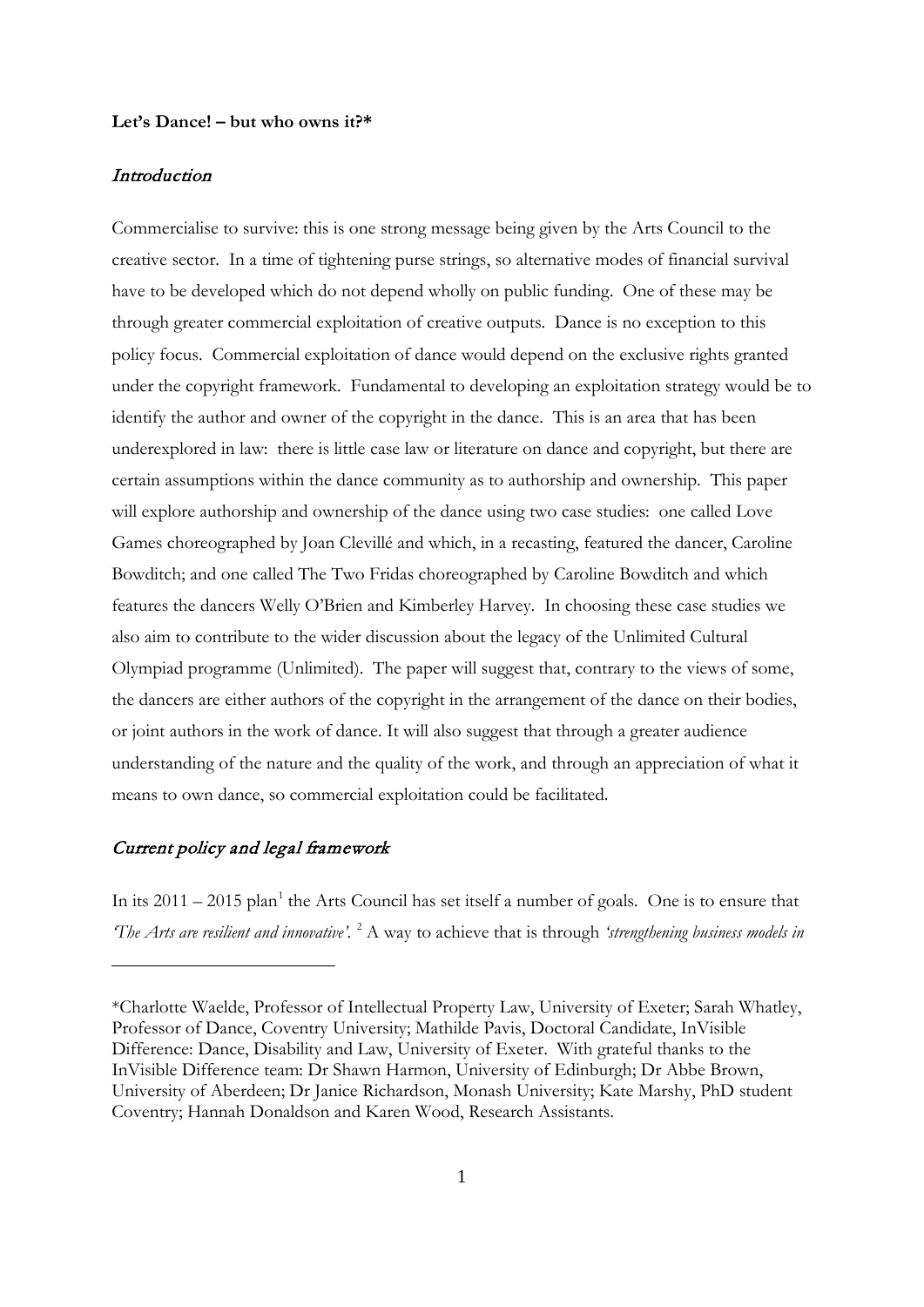*the arts, helping arts organisations to diversify their income streams including private giving'.* [3](#page-1-2) Even stronger messages are articulated in the Arts Council Creative Case for Diversity. This is situated as '*a reimagining of the Arts Council's approach to diversity and equality, setting out how these areas can and should enrich the arts for artists, audiences and our wider society*.'[4](#page-2-0) Participants are strongly urged to diversify their strategies in a number of ways including in their approach to creativity, to their workforce, and in responding to audiences and markets.

Dance is no exception to these ambitions. In two reports in 2009 and 2010 the dance sector in the UK was mapped and a number of proposals made about the relationship between this sector and the Arts Council.<sup>[5](#page-2-1)</sup> In the 2010 report in a series of interviews with dancers it was noted that the dance community could take better advantage of commercial opportunities that arose which could in turn be based at least in part on more coordination and knowledge sharing.<sup>[6](#page-2-2)</sup> Specifically on the dance pages of the Arts Council site it is stated that the organisation will:

*'support[ing] the development of entrepreneurial skills to ensure that companies, artists and producers have a deeper sense of their markets and how to position themselves'*[7](#page-2-3)

The strong thread that binds these messages is the need for a greater commercial awareness and the need to respond to the market. All of this plays out against a background of cuts in public funding for the arts. In 2010-2011 public grant in aid funding to the Arts Council stood at  $\hat{\mu}$  450 million.<sup>[8](#page-2-4)</sup> In 2011-2012 it was reduced by 14% to £388 million; in 2012-2013 by 7.5% to £359 million; in 2013-2014 by 3% to  $\angle$  548 million and in 2014-2015 it will be reduced to  $\angle$  543

<span id="page-2-5"></span><u>.</u>

<span id="page-2-2"></span><sup>6</sup> Joining up the dots' p 26

<sup>&</sup>lt;sup>1</sup> The Arts Council Plan 2011-2015 can be found at

[http://www.artscouncil.org.uk/media/uploads/pdf/Arts\\_Council\\_Plan\\_2011-15.pdf.](http://www.artscouncil.org.uk/media/uploads/pdf/Arts_Council_Plan_2011-15.pdf) The plan implements the Council's strategic vision 2011 – 2021 'Achieving Great Art for Everyone' available at<http://www.artscouncil.org.uk/what-we-do/our-vision-2011-21/>

<sup>&</sup>lt;sup>2</sup> Arts Council Plan p 7.

<sup>&</sup>lt;sup>3</sup> Ibid.

<span id="page-2-0"></span><sup>4</sup> See 'The Creative Case for Diversity: innovation and excellence in the arts' available at http://disabilityarts.creativecase.org.uk/

<span id="page-2-1"></span><sup>&</sup>lt;sup>5</sup> 'Dance Mapping', 30 September 2009 and 'Joining up the dots: Dance agencies – thoughts on future direction', 26 May 2010. Both available from [http://www.artscouncil.org.uk/what-we](http://www.artscouncil.org.uk/what-we-do/supporting-artforms/dance/)[do/supporting-artforms/dance/](http://www.artscouncil.org.uk/what-we-do/supporting-artforms/dance/)

<span id="page-2-3"></span><sup>7</sup> <http://www.artscouncil.org.uk/what-we-do/supporting-artforms/dance/>

<span id="page-2-4"></span><sup>8</sup> https://www.gov.uk/government/policies/supporting-vibrant-and-sustainable-arts-and-culture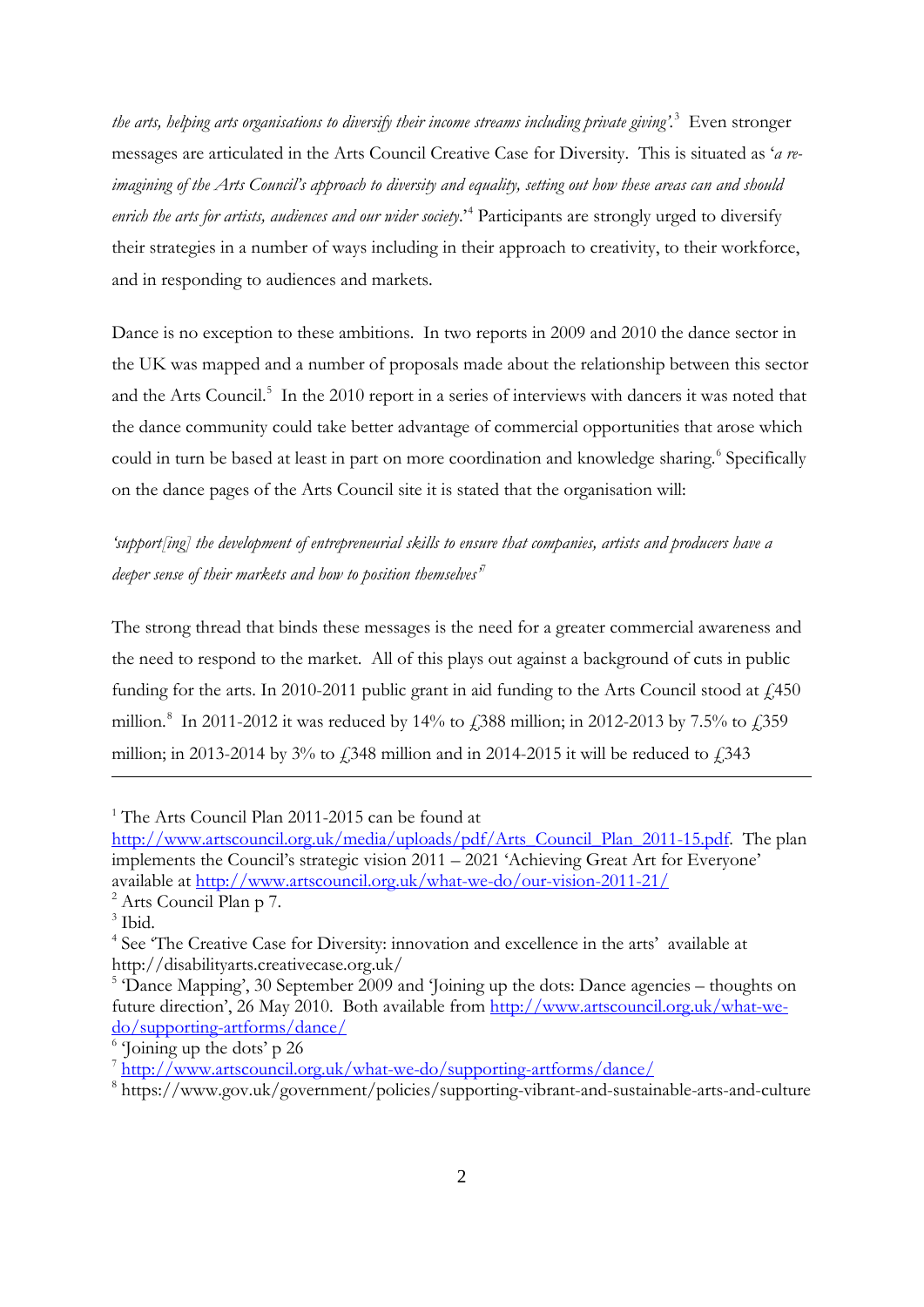million.<sup>[9](#page-2-5)</sup> As government funding reduces, so some other form of financial support needs to take its place whether that is through commercial exploitation, through philanthropy or some other avenue. The message is clear: do or wither.

One way in which the dance community might think of responding to these challenges is through exploitation of intellectual property rights, specifically copyright, in the dance. Historically dance has been almost entirely absent from our legal discourse concerning copyright particularly in the UK. One is hard pushed to find case law on copyright and dance. What there has been has included questions of ownership of copyright by a choreographer under the 1911 Copyright Act;<sup>10</sup> questions of infringement of the copyright in an Oscar Wilde story when adapted in the form of a ballet;**[11](#page-3-1)** and a finding that a dramatic work must be capable of being performed to be protected by copyright.<sup>[12](#page-3-2)</sup> Neither has there been much focus on dance in our law literature,<sup>[13](#page-3-3)</sup> although there was some excitement recently over a dance performed by Beyoncé that seemed to draw heavily on earlier work by the choreographer de Keersmaeker.<sup>14</sup> Other jurisdictions have paid more attention to this art form and the place of copyright in its exploitation. In the US for instance dance was put on the legal map as a result of a court case

<span id="page-3-5"></span><sup>&</sup>lt;sup>9</sup> This is not the only source of funding for the Arts Council. The national lottery gives significant amount of money via the Arts Council to support the arts. Total funding including lottery funding in 2010-2011 was  $\frac{1}{601}$  million. In 2014-2015 it is expected to be  $\frac{1}{605}$  million. <sup>10</sup> *Massine v. De Basil*, (1937), 81 Sol. Jo. 670 (Ch. D.); aff'd (1938), 82 Sol. Jo. 173 (C.A.).

<span id="page-3-1"></span><span id="page-3-0"></span><sup>&</sup>lt;sup>11</sup> Holland v. Vivian Van Damn Productions Ltd., [1936-45] MacG. Cop. Cas. 69 (Ch. D.).

<span id="page-3-2"></span><sup>&</sup>lt;sup>12</sup> *Norowzian v. Arks Limited*, [2000] F.S.R. 363 (C.A.). Rivers, T 'Norowzian Revisited' [2000] EIPR 389. Arnold, R 'Joy: A Reply' [2001] IPQ 10.

<span id="page-3-4"></span><span id="page-3-3"></span> $13$  Most recently see Yeoh, F 'The copyright implications of Beyoncé's "borrowings," Choreographic Practices 2013 Volume 4 No. 1, 95; Yeoh, F, 'Choreographers' moral right of integrity,' Journal of Intellectual Property and Practice, 2013, Vol. 8, No. 1. 43-58. Yeoh, F 'Choreographer's Copyright Dilemma,' Entertainment Law Review, 2012, Issue 7, 20; Yeoh F 'The Choreographic Trust: Preserving Dance Legacies,' Dance Chronicle, 2012, 35.2, 224. <sup>14</sup> <http://www.youtube.com/watch?v=PDT0m514TMw>Yeoh, F <sup> $\sigma$ </sup>The copyright implications of Beyoncé's "borrowings,"' Choreographic Practices 2013 Volume 4 No. 1, 95-117; [http://www.theguardian.com/stage/theatreblog/2011/oct/11/beyonce-de-keersmaeker-dance](http://www.theguardian.com/stage/theatreblog/2011/oct/11/beyonce-de-keersmaeker-dance-move)[move.](http://www.theguardian.com/stage/theatreblog/2011/oct/11/beyonce-de-keersmaeker-dance-move) The story continues with developments that are highly relevant for this discussion: [http://www.theguardian.com/stage/2013/oct/09/beyonce-de-keersmaeker-technology-dance](https://owa.exeter.ac.uk/owa/redir.aspx?C=OGKb8sNKUkCvL5RP69ZapuwfDwYxmtAIYlRXFcl9RV4cdP4FOgRbK4EXjvrg8Zg606mhRC5wg5s.&URL=http%3a%2f%2fwww.theguardian.com%2fstage%2f2013%2foct%2f09%2fbeyonce-de-keersmaeker-technology-dance)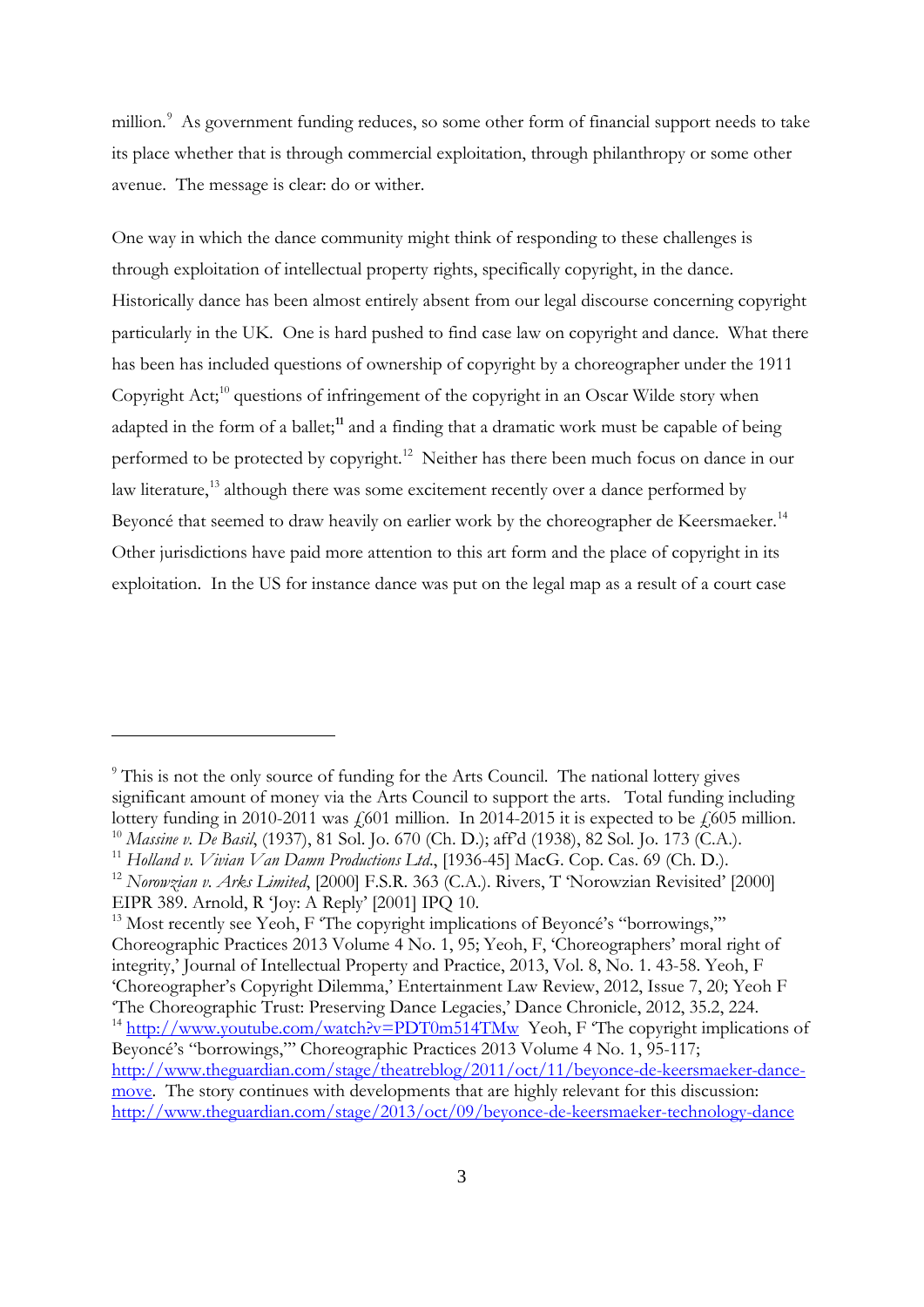concerning the ownership of dances by the choreographer, Martha Graham. [15](#page-3-5) This spawned much literature and seemed to result in a greater appreciation of intellectual property rights in dance, at least in the US.

The dance community, unlike the music industry, has seemed hesitant about asserting rights. That is not because they do not know about copyright: our research with dancers and choreographers has shown that many do know about copyright, but it seems rarely to be of concern in their artistic endeavour. [16](#page-4-0) What is rather more important, particularly to those who work alone or in small groups, is the process of creation of the dance and all that brings with it.<sup>[17](#page-4-1)</sup> The work of individuals and collectives tends to be funded through a variety of means including from public funding<sup>[18](#page-4-2)</sup> but most notably the artists often hold a portfolio of jobs to support their creative work. There is little exploitation of the dance based on copyright.<sup>19</sup> Given the tightening of the public purse strings and the focus on commercial exploitation as one strategy for financial survival, this may change.

#### The case studies and Unlimited legacy

In order to be able to exploit a work commercially, the first step is to identify the author of the copyright as from there the rules on ownership and relatedly control flow.<sup>[20](#page-4-4)</sup> This piece will discuss authorship and ownership of a dance with specific reference to two dances both of

<span id="page-4-5"></span><sup>15</sup> *Martha Graham School and Dance Foundation Inc. v Martha Graham Center of Contemporary Dance, Inc*., 43 Fed. Appx. 408 (2nd Cir. 2002); *Martha Graham School and Dance Foundation Inc. v Martha Graham Center of Contemporary Dance, Inc.*, 374 F.Supp.2d 355, 363 (S.D.N.Y. 2005); *Martha Graham School and Dance Foundation Inc. v Martha Graham Center of Contemporary Dance, Inc.*, 466 F.3d 97 (2006); Braveman, A 'Duet of Discord: Martha Graham and her Non-Profit Ballet over Work for Hire,' Loyola of Los Angeles Entertainment Law Review, 2005, Vol. 25, 471; Connelly, S 'Authorship, Ownership and Control: Balancing the Economic and Artistic Issues Raised by the Martha Graham Copyright Case,' Fordham Intellectual Property, Media & Entertainment Law Journal, 2006,Vol. XV, 837.

<span id="page-4-0"></span><sup>&</sup>lt;sup>16</sup> Waelde C and Schlesinger P, 'Music and Dance: Beyond Copyright Text?' (2011) 8:3 SCRIPTed 257 http://script-ed.org/?p=83

<span id="page-4-1"></span> $17$  ibid

<span id="page-4-2"></span> $18$  Fn 16 above.

<span id="page-4-3"></span> $19$  Things are different for the large concerns, such as the Scottish ballet. Here there is a very carefully worked out system of licensing of rights, most particularly for the large productions where scenery; costumes, lighting etc. are all an important part of the overall exploitation package. See generally fn 16 above

<span id="page-4-4"></span> $20$  Copyright Designs and Patents Act 1988 (as amended) (CDPA) ss 9-11.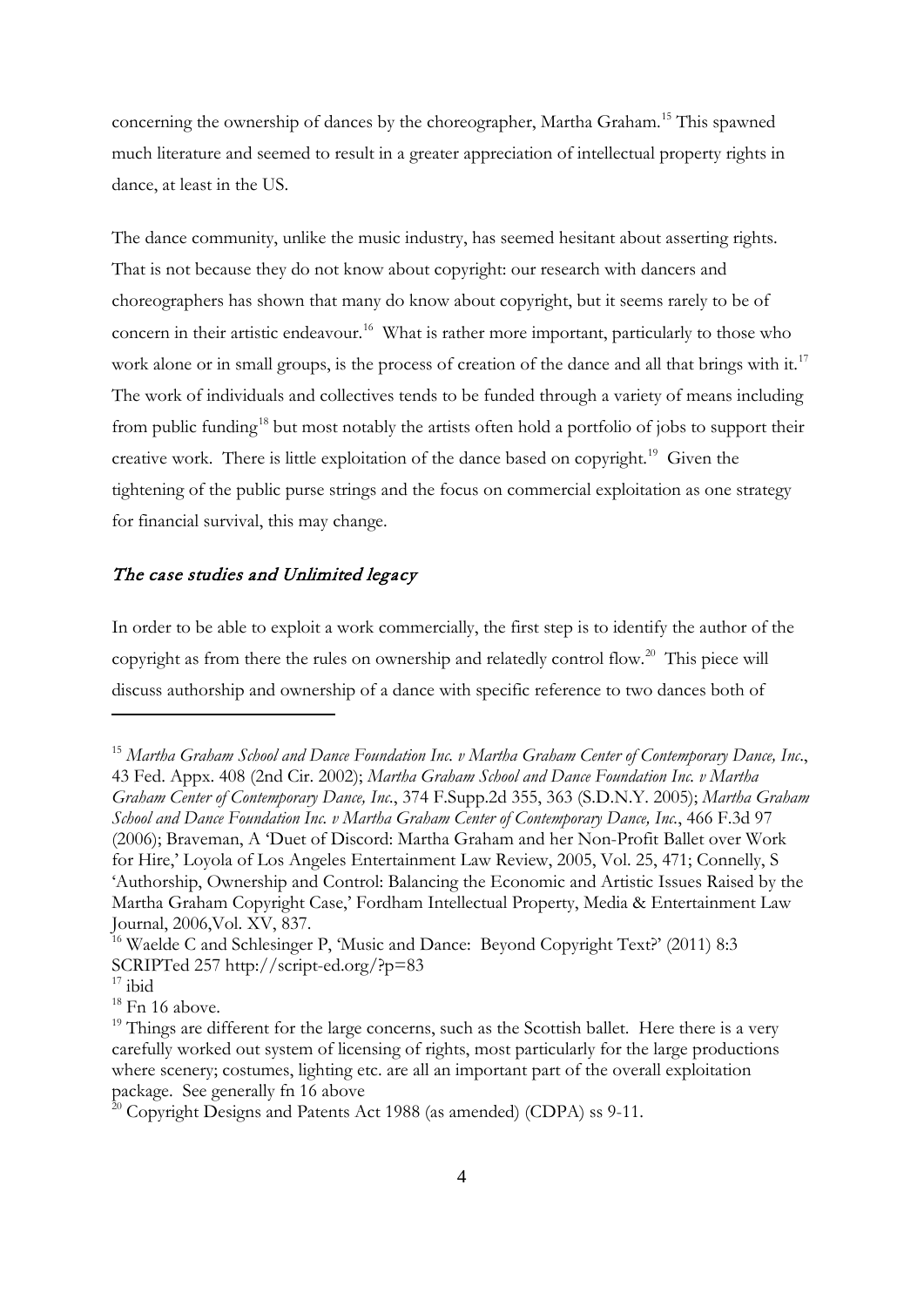which involve Caroline Bowditch, a choreographer and dance artist. The first piece is called Love Games, the choreographer was Joan Clevillé and it was first performed in Scotland in 2011 by Scottish Dance Theatre. Caroline presented her recasting in 2012 at the Pathways to the Profession Symposium in Dundee. The second piece, which at the time of writing is in the course of being developed, is about Frida Kahlo who was considered to be one of Mexico's greatest artists. Frida, who was born in 1907, started painting after she was severely injured in a bus accident. She died in 1954.<sup>21</sup> The authors have been liaising with Caroline for an AHRC funded project 'InVisible Difference: Dance, Disability and Law<sup>[22](#page-5-0)</sup> and so have had the privilege of working with her during the time that The Two Frida's has been choreographed and have thus been able to study her working methods and the processes involved in creating a dance. Focusing on Caroline and her work as a dancer and choreographer provides perfect case studies of how dance is made and performed.

But there are other themes that we want to highlight in this investigation that makes our work with Caroline so timely and relates to a debate that we think we can make important contributions to. It concerns the current discussion around the legacy of Unlimited.<sup>[23](#page-5-1)</sup> The decades prior to Unlimited witnessed great advances in conceptualising frameworks of disability which, over time, laid the foundations for a range of policy making initiatives in the cultural sector, most recently to improve access to works by the visually impaired.<sup>[24](#page-5-2)</sup> Ideas have moved from disability being seen as a medical problem,<sup>[25](#page-5-3)</sup> to viewing it as society's problem,<sup>[26](#page-5-4)</sup> to more

<span id="page-5-4"></span><sup>&</sup>lt;sup>21</sup> Information about Frida Kahlo can be found on the Frida Kahlo Foundation website.<br>http://www.frida-kahlo-foundation.org/

<span id="page-5-0"></span> $\frac{1}{22}$  AHRC grant number AH/J006491/1

<span id="page-5-1"></span><sup>&</sup>lt;sup>23</sup> [https://www.gov.uk/government/policies/creating-a-lasting-legacy-from-the-2012-olympic](https://www.gov.uk/government/policies/creating-a-lasting-legacy-from-the-2012-olympic-and-paralympic-games/supporting-pages/paralympic-legacy)[and-paralympic-games/supporting-pages/paralympic-legacy](https://www.gov.uk/government/policies/creating-a-lasting-legacy-from-the-2012-olympic-and-paralympic-games/supporting-pages/paralympic-legacy) Caroline Bowditch received funding for a dance piece 'Leaving Limbo Landing'.

<span id="page-5-2"></span><sup>&</sup>lt;sup>24</sup> A Brown, S Harmon, C Waelde, 'Do you See What I See? Disability, Technology, Law and the Experience of Culture' 2012, 43(8) IIC 901; Brown, A and Waelde C 'Human Rights, disabilities and copyright' in Geiger C (ed) *Human Rights and Intellectual Property: from concepts to practice* forthcoming Edward Elgar 2014; Brown A and Waelde C, 'IP, Disability, Dance and Exceptionalism: Does copyright law see difference?' in Dinwoodie G (ed) proceedings of ATRIP symposium 2013 forthcoming 2014. 25 D Turner *Disability in Eighteenth-Century England. Imagining Physical Impairment* (Routledge,

<span id="page-5-3"></span>Oxford, 2012).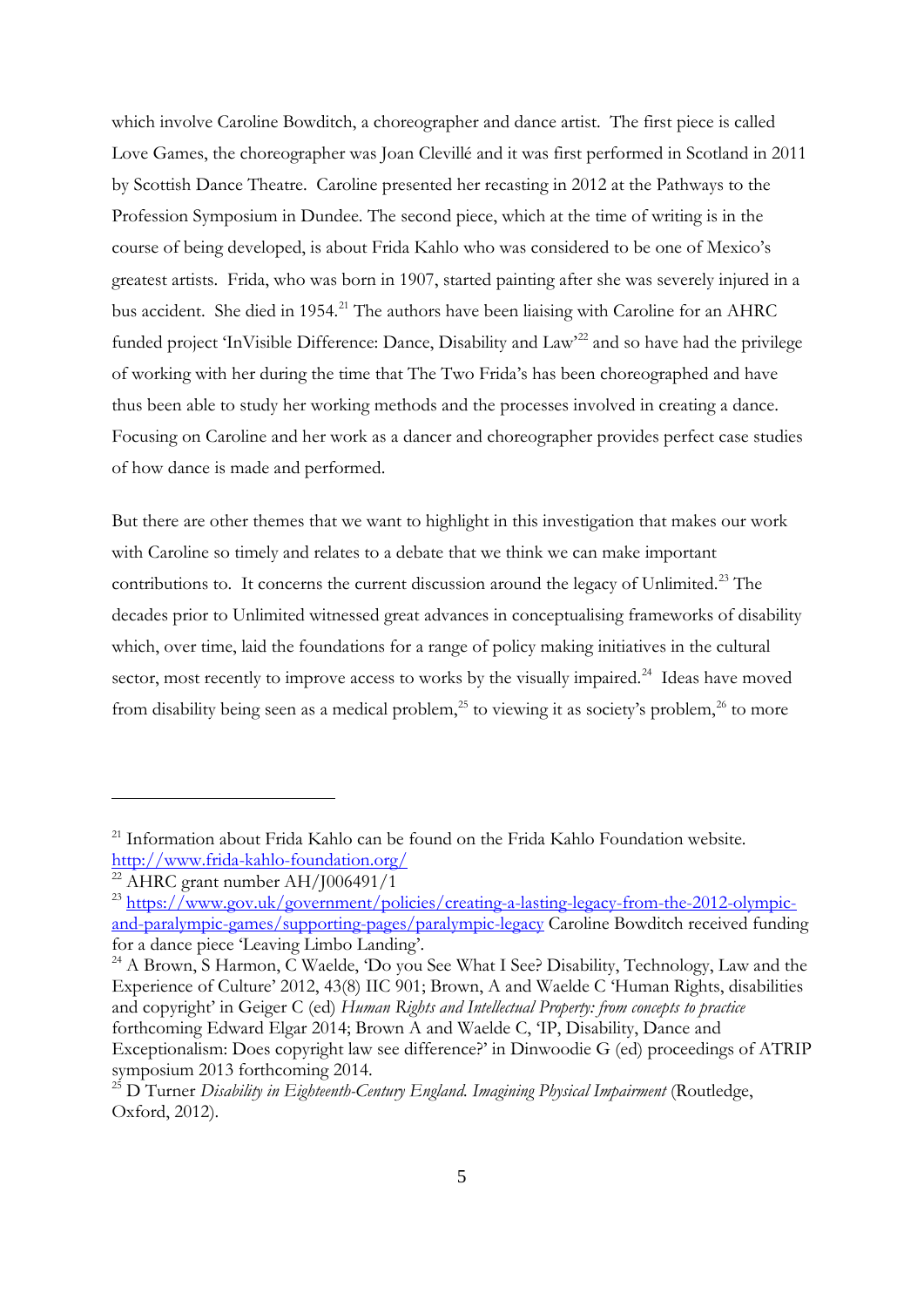current thinking as one of 'accept me as I am'.<sup>27</sup> With this greater appreciation of disability and the high profile success of Unlimited it seemed that public attitudes to disability had changed.<sup>28</sup> However, it is now thought that view may have been overly optimistic. The report 'One Year On: A Review of the Cultural Legacy of the Paralympics<sup>[29](#page-6-1)</sup> suggests that there remain polarised perceptions of disability, that people with disabilities are largely absent from leadership roles, and that only the top 1% of artists with disabilities benefitted from Unlimited. These factors combine to mean that little progress has been made on the ground.

One point that has struck us forcefully during our work on this research is the difference that can be made to the enjoyment of a work, in our case dance, when the work is understood by the audience. That is an understanding not only of the intention behind the work, such as exploring whether a disabled dancer could stand in for an able bodied dancer as in the recasting of Love Games, or the story on which the work is based, such as the life of Frida Kahlo, but also, and importantly, understanding the artistic skill that goes in to the creation and interpretation of the work. Not only does this increase appreciation of the work, but it also develops the ability of the audience to distinguish between and to judge what is qualitatively 'good' dance, and what is merely mediocre. Critically it thus allows the viewer to go beyond a response of 'Ain't they Marvelous',<sup>[30](#page-6-2)</sup> or a wholly negative response,<sup>[31](#page-6-3)</sup> or no response at all,<sup>[32](#page-6-4)</sup> or a response of 'why

<span id="page-6-5"></span><span id="page-6-4"></span><span id="page-6-3"></span><sup>&</sup>lt;sup>26</sup> C Barnes and G Mercer (eds) *The Social Model of Disability: Europe and the Majority World* (The Disability Press, Leeds, 2005) 69; C Barnes and G Mercer (eds) *Implementing the social model of disability: theory and research* (The Disability Press, Leeds, 2004) C Barnes and M Oliver `Disability Rights: Rhetoric and Reality in the UK', Disability and Society, (1995) 10(1) pp. 111-116; J Swain and S French (eds) *Disability on Equal Terms* (Sage: London 2008); C Barnes, 'Disability Activism and the Price of Success: A British Experience' Intersticios: Revista Sociológica de Pensamiento Crítico 007 1(2) 1; Shakespeare, T, *Disability Rights and Wrongs* (Routledge: Oxford 2006);

<sup>&</sup>lt;sup>27</sup> J Swain and S French 'Towards an Affirmation Model' Disability and Society 2000 15(4), 2000, pp. 569–582; J Swain and S French 'Affirming identity' in J Swain and S French (eds) *Disability on Equal Terms* (Sage: London 2008) p 75. C Cameron 'Disability Arts from the social model to the affirmative model' Parallel Lines (2011) available at http://www.parallellinesjournal.com/articlefrom-social-model.html#f16

<span id="page-6-0"></span> $28$  <http://www.bbc.co.uk/news/uk-20686035>

<span id="page-6-1"></span><sup>&</sup>lt;sup>29</sup> Wood, C 'One Year On: A Review of the Cultural Legacy of the Paralympics', September 2013. Demos.co.uk. http://www.scope.org.uk/news/paralympics-legacy-0.

<span id="page-6-2"></span> $30$  In discussion with Caroline Bowditch. This is what she – tongue in cheek – said she would call her company if she formed one. It is her response to an audience reaction which uncritically considers all dance efforts by people with disabilities to be marvelous in the sense of overcoming disability rather than being a reflection on the quality of the dance.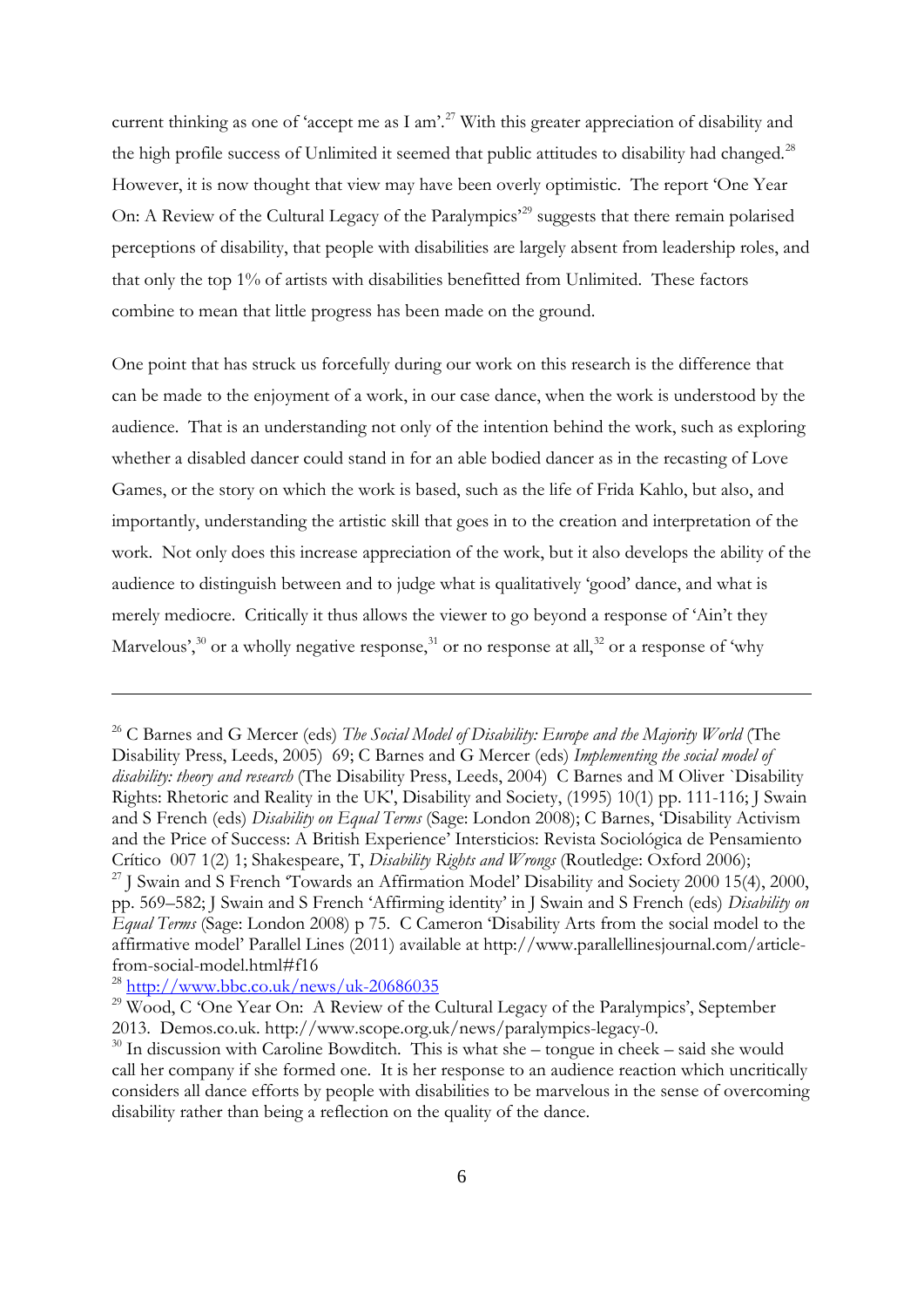bother, what is the point?', $^{33}$  $^{33}$  $^{33}$  to a position where it is possible to learn how to critique and appreciate the dance as a serious art form.<sup>34</sup> Allied to this are questions over what 'ownership' of dance means. From a copyright perspective the answer seems at first glance straightforward: subject to agreement to the contrary, the owner is the person who has authored the work.<sup>[35](#page-7-1)</sup> The complexities masked by this seemingly simple proposition will be explored below. But there are other, different meanings that permeate the deceptively simple question and which are articulated by and within the dance community. These focus on the collaborative nature of the process of dance-making in which the dancers instantiate the ideas of the choreographer, but where ownership shifts as the dancers imprint their interpretation and individual artistry on the work, and shifts again as the work is performed in a public shared environment before an audience. Yet other meanings focus not on who owns *the* dance, but who owns *dance*? This question addresses the perception that dance is made and performed by the able-bodied, slim, trained professional individual and it is only this group that can produce dance as a serious artform:

 $31$  A review by Michael Scott appeared in Vancouver Sun, May 20, 1999. Scott commented with a specific reference to Candoco company member David Toole; *"There is a horrific, Satyricon quality to CandoCo that heaves up in the chest – nausea at the moral rudderlessness of a world where we would pay money to watch a man whose body terminates at his ribcage, moving about the stage on his hands."* 32 David Toole featured in the opening ceremony of the Paralympics. Accompanying a YouTube video of part of the event in which Birdy (Jasmine van den Bogaerde) sang Bird Gerhl the overwhelming number of comments by the public are about the song and Birdy, despite the camera being focused on Toole. http://www.youtube.com/watch?v=vhZVKYV8kGw <sup>33</sup> This tends to be on the basis that dance made and performed by dancers with disabilities would not find a market.

<span id="page-7-2"></span><span id="page-7-0"></span><sup>&</sup>lt;sup>34</sup> There is an interesting project at 'Dance Enthusiast', a portal for NYC dance, which encourages the public to contribute reviews of dances they have watched. The initiative stems from an article written by Christine Jowers, 'words, words, words...show me some words (October 26, 2011) in which she says: *'Words will never touch what it means to create dance. Words will never capture the dreams, the sweat, the politics, the years of study, the rage, or the poetry. No one person will ever*  be sensitive enough to capture every nuance of meaning in a gesture, nor will writers always be able to put what *they see in a context that can illuminate a dance work's importance in the history of the art or, for that matter, in the history of life, the universe and everything. ... shouldn't we dance types and dance enthusiastic types (audience members, board members, dance fans, I am talking to you) ... learn to use them a bit more in support of the art form we love? Isn't there more hope for the dance of the future if people who love the art form passionately and have curiosity about it communicate that? Shouldn't more of us speak up or write out loud? Why save all the great opinions and insights for friends at the bar after the show? Why not commit these insights formally somewhere*?' <http://www.dance-enthusiast.com/get-involved/reviews>

<span id="page-7-1"></span><sup>&</sup>lt;sup>35</sup> CDPA s 11.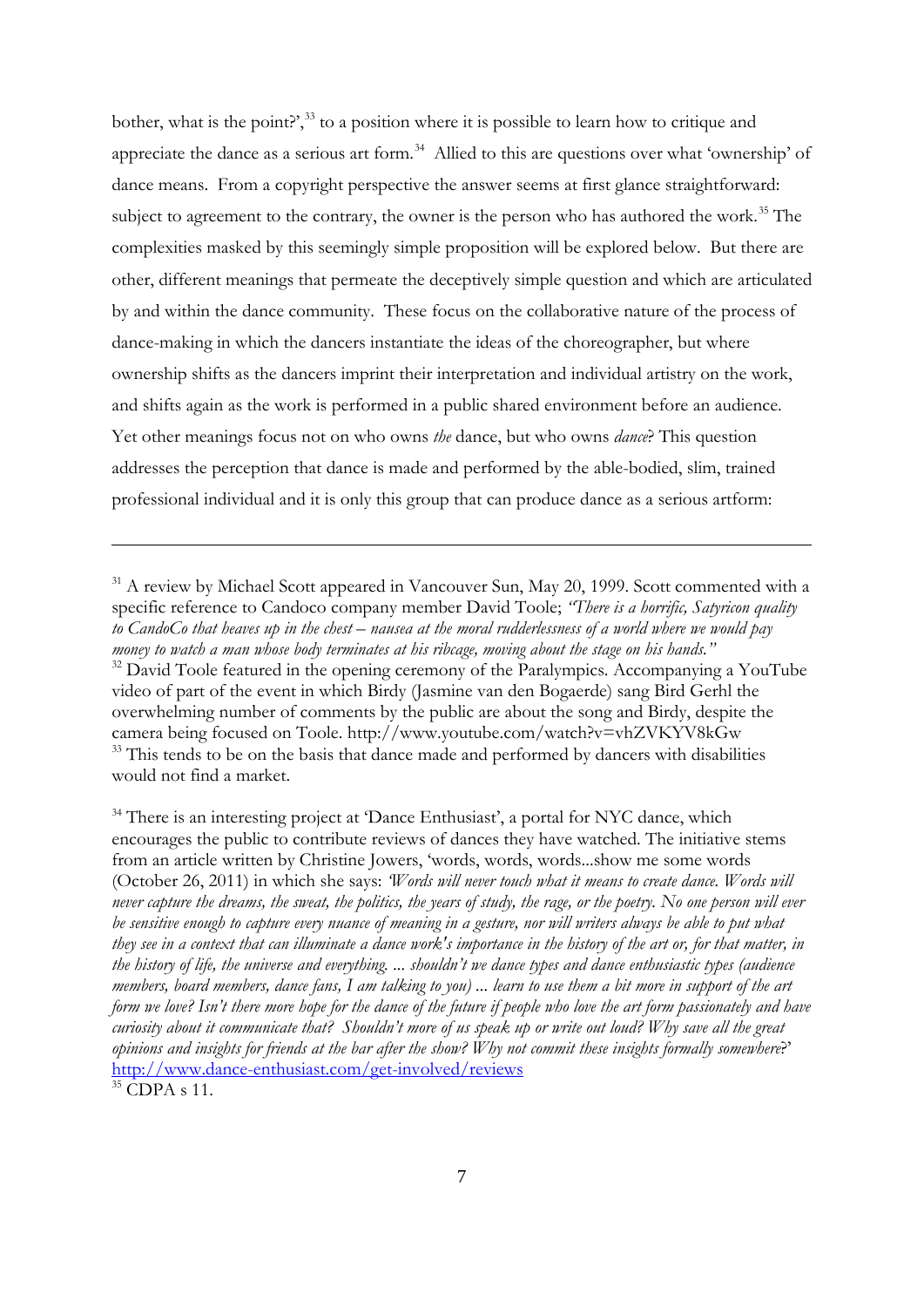anything that deviates from that norm is not 'dance',<sup>[36](#page-7-2)</sup> or at best is regarded as a therapeutic form of dance.

These are questions that are important when thinking about authorship of a dance from the perspective of copyright. In addition, an enhanced appreciation of the art form could both make a strong contribution to the legacy of the Unlimited programme, and in turn can help to make dance more commercially exploitable.

## The case studies

<u>.</u>

#### Love Games

Against that background, we would like to invite the reader to watch Caroline Bowditch's recasting of Love Games which can be seen

at<http://www.youtube.com/watch?v=6YEtEyr6N4g>This is an extract only from the full work. You will see two clips running side by side. On the left is a clip from the original Love Games choreographed by Joan Clevillé and performed by Naomi Murray and her partner in 2011. On the right is a clip from Caroline's recasting experiment performed in 2012. The male dancer is the same in the two clips.

Now read this description of the dance:

'In the film, the two 'versions' of the duet run on screen side-by-side. The 'original' version features Naomi Murray and her male partner Jori Kerremans. In the second version, Bowditch is cast in the female role with the (same) male partner.

<sup>36</sup> This can be seen in comments made by critics. Consider this: '*Toole's abilities as a dancer are remarkable and are often the subject of extended discussions within reviews and preview articles about Candoco. Adjectives such as "amazing," "incredible," "stupefying," are liberally sprinkled throughout descriptions of his dancing. For instance, in an article in Ballet International which reviews the performances of several British dance companies during the spring 1993 season, Toole's dancing is the central focus of the short section on Candoco: "David Toole is a man with no legs who possesses more grace and presence than most dancers can even dream of. .* 

<span id="page-8-0"></span>*<sup>. .</sup> Toole commands the stage with an athleticism that borders on the miraculous." This language of astonishment reflects both an evangelistic awakening (yes, a disabled man can swagger!) and traces of freak show voyeurism (see the amazing feats of the man with no legs!).*' C de Marigny, 'A Little World of Its Own,' Ballet International, June 1993, 29.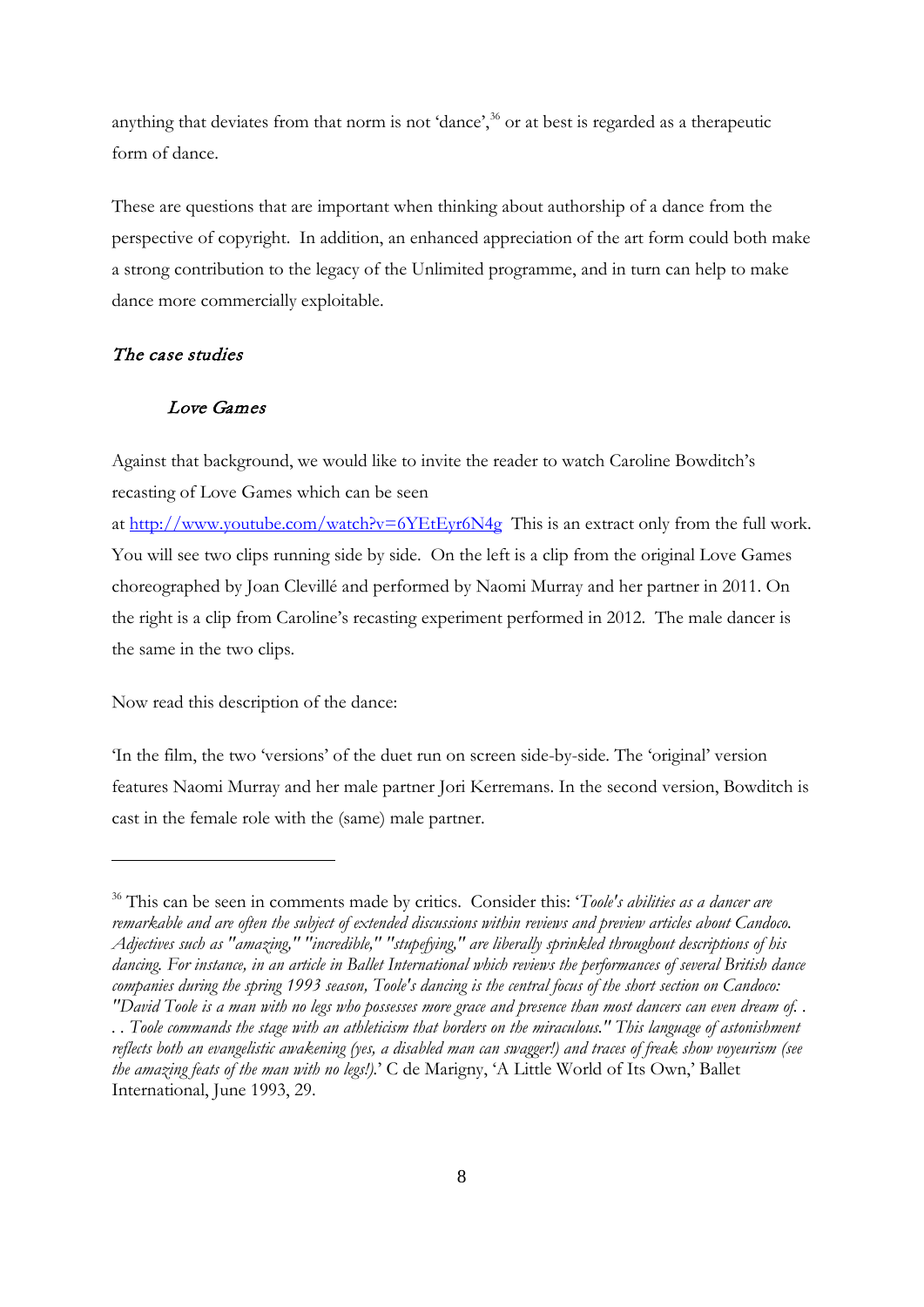The duet in Love Games explores the dynamics of a male/female relationship that is playful and affectionate. In the Murray version, moments of gentle touching, embracing, and lyrical lifts and swoops are interspersed with more dynamic confrontations. The dancing is marked by an easy fluidity, a spirited youthfulness and athleticism as the dancers move through a sequence of intricate entanglements. Murray conforms to the image of the 'dancer's body'; she is long-limbed, long-haired and graceful, with a femininity that is highlighted by the male partner, who is the stronger of the two, and who supports her and lifts her with ease. It generally upholds many of the conventions of a typically hetero-normative duet. The recasting of Bowditch imposes a new frame, which blurs traditional gender roles. The female 'dancerly body' is refracted through the very different physicality of Bowditch, who dances in her wheelchair. In many ways the recasting is a clear example of how to 'translate' a role from one dancer to another but in so doing it exposes much more about the politics of translation and adaptation within mainstream theatre dance. The opening moment sees each woman lifted into an embrace by the man. What is striking is that Bowditch is just over three feet tall, so she resembles a child when held by her partner. But this image quickly dissolves as the duet continues and her confident physicality as a wheelchair dancer resists any reading of youth or innocence.

The emphasis on verticality and linearity in the first duet gives way; the man moves more into and from the floor to negotiate new ways to partner Bowditch in her wheelchair, who refuses to be his muse. Bowditch's wheelchair opens up a different kind of dialogue on the stage space. So often a powerful signifier of disability/immobility, her wheelchair is now enabling, signifying mobility, independence and the power to support. Bowditch manoeuvres her chair with a technical virtuosity equal to the technical feats of the non-disabled dancers, integrating the chair into her dancing in a way that chimes with Albright's description of Charlene Curtiss's dancing:

[Curtiss] claims the chair as an extension to her own body [and] revises the cultural significance of the chair, expanding its legibility as a signal of the handicapped into a sign of embodiment. $37$ 

Bowditch's chair acts as her partner, supporter and transporter, and her control of it diminishes

<span id="page-9-0"></span><sup>37</sup> Albright, Ann Cooper *Choreographing Difference; The Body and Identity in Contemporary Dance*, Hanover: Wesleyan University Press 1997 p 83.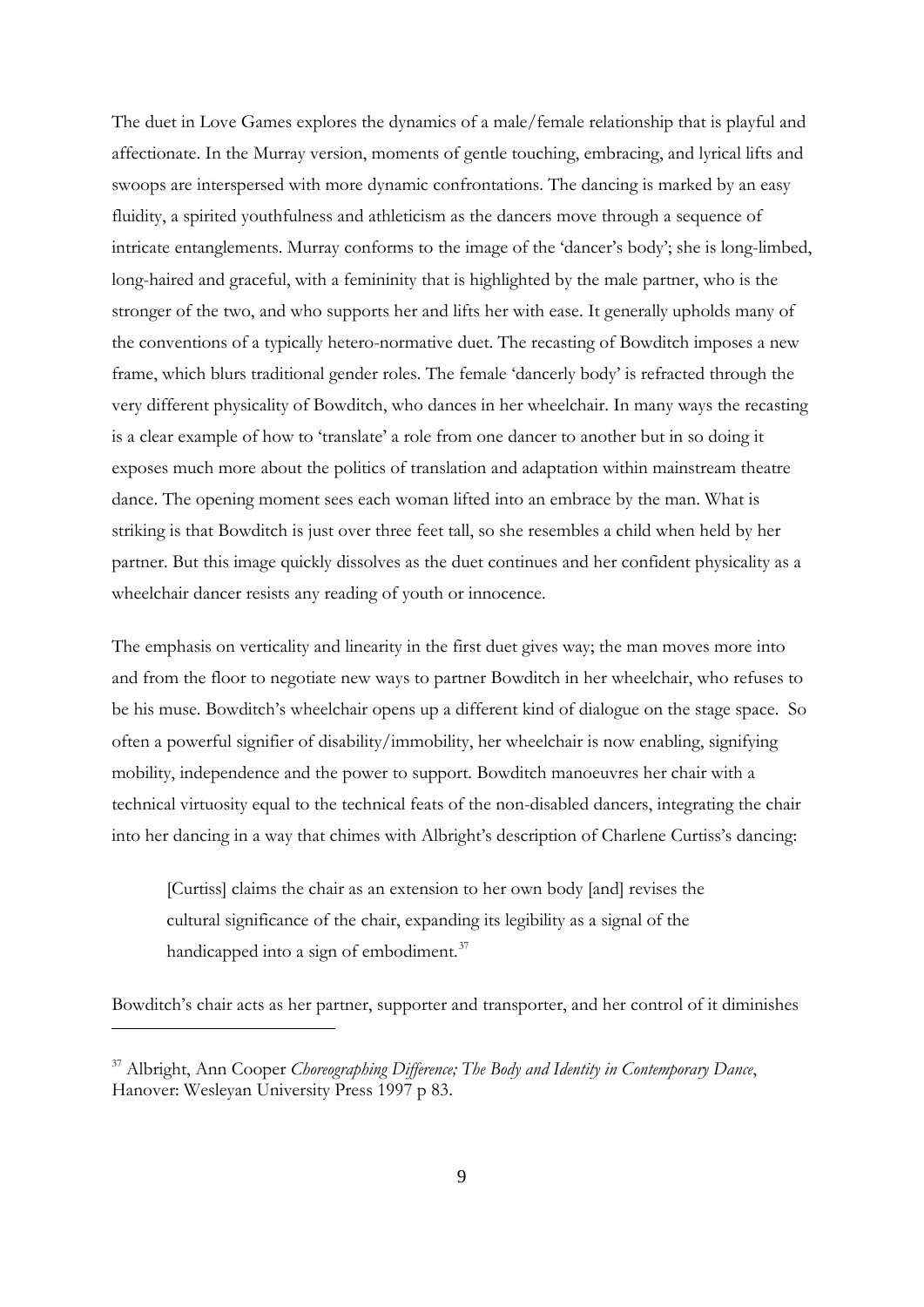the role of her male partner, but also means that the male role is made more equal to her own. Although Bowditch's recasting may not be aimed at gender re-balance, their roles are exchanged as the duo engage in quirky, fluid and playful 'love games'. Murray's version concludes with the rest of the ensemble entering and interrupting the duo on stage and she moves away from her partner; Bowditch's ends with the duo alone on the stage. She turns first towards and then away from the audience and moves in a lilting pathway upstage as the man stands away, leaving the space to Bowditch. It has a wistful quality, but she seems neither forlorn nor abandoned.

The two very different bodies viewed together in the film make each other more interesting. Variation in tone and amplitude is made more vivid; softly pedalling feet and subtle gestures and handholds are more visibly delicate and texturally layered in each of the paired films. In short, it reinforces the differences between the women's roles whilst retaining the integrity of the choreographic intention. The film – with its two versions running simultaneously – also recalls, however fleetingly, those works where there is a conscious play on the opposing states of vulnerability and strength, such as Trisha Brown's solitary quest in If You Couldn't See Me (1994), or Jerome Bel's questioning of the nature of dance in Veronique Doisneau (2004). In this regard, we might ask: Is the story that Bowditch and her partner are telling the same story that Murray and her partner are telling? In other words, is it the same story differently expressed, or is it now a different story with different messages? And by drawing attention to her own subjectivity, Bowditch invites more attention to the individual subjectivities and agency of the other dancers too. In her willingness and desire to be cast in the role, Bowditch seems able to express what she sees, feels and experiences as a dancer previously excluded from roles in mainstream dance such as Love Games.'

Perhaps it might be worth revisiting the YouTube clip in the light of this narrative.

### The Two Fridas

The second piece is a work called For the Love of Frida and is being developed by Caroline as choreographer during 2013. Part of this work involves an interpretation of 'The Two Fridas' which was painted by Frida after her divorce from Diego Rivera. The work is said to show her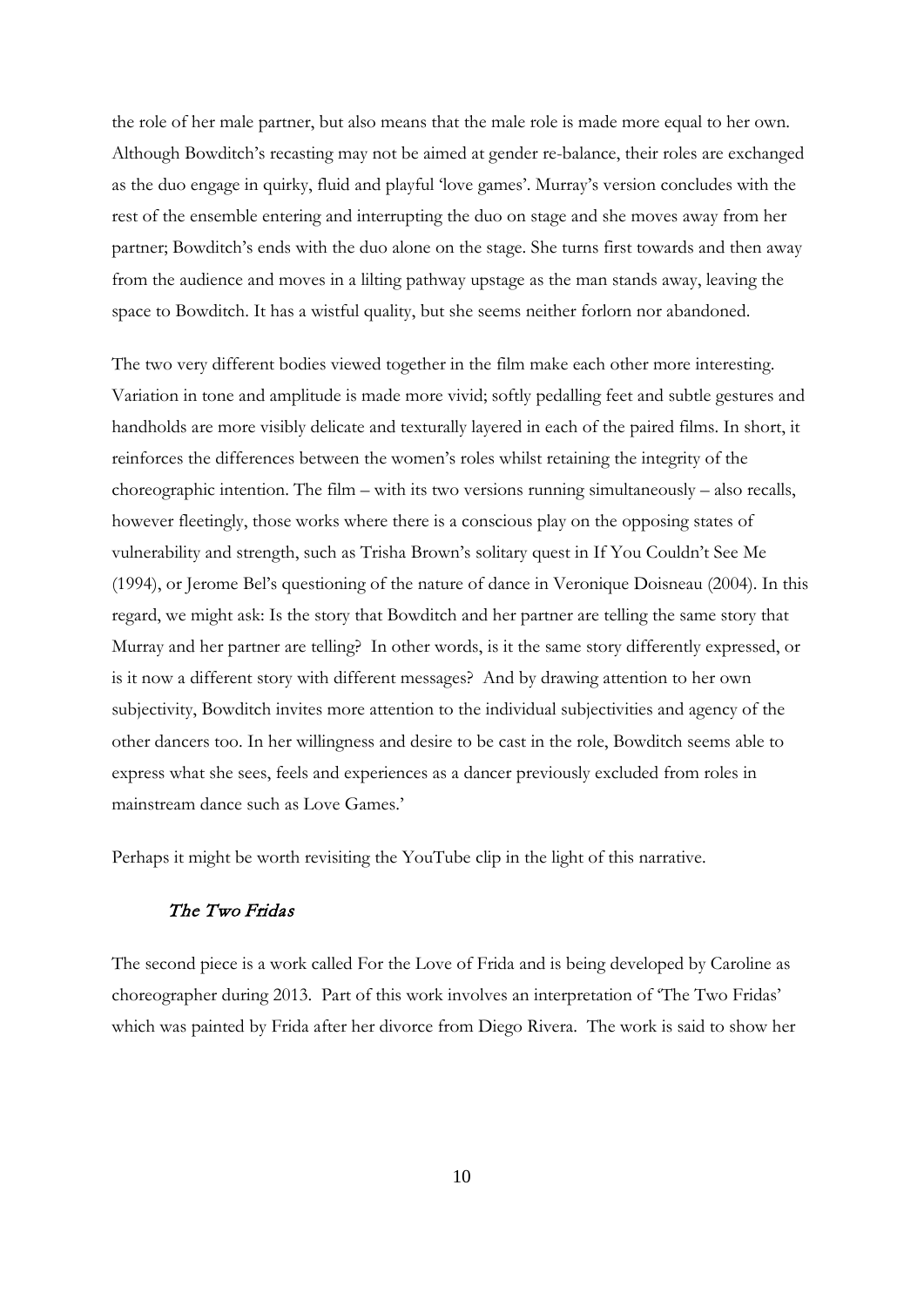deep hurt at the divorce. A copy can be seen on the Frida Kahlo Foundation website. [38](#page-9-0) The photograph below shows Caroline working with two of the dancers, Welly O'Brien and Kimberley Harvey, in constructing an interpretation of the picture. The process of creating the dance was iterative. There was discussion around how Frida might feel at this point in her life; the dancers develop movement in response, both reacting to Caroline's ideas and leading in the movement. Caroline tasked the dancers with choosing five words from two lists developed in a workshop the previous week and from Facebook contacts. One was headed 'unloved' and the other 'loved'. The dancers were to work on movement that illuminated what the words mean. Caroline instructed the dancers to let her know if they wanted her to come in and said 'let's see where it goes'. This iterative process continued for over an hour. Eventually Caroline captured the dance on a recording device.



-

Welly O'Brien and Kimberley Harvey developing dance moves



<span id="page-11-0"></span>Caroline discussing the development of the dance

<sup>38</sup> <http://www.frida-kahlo-foundation.org/the-complete-works.html>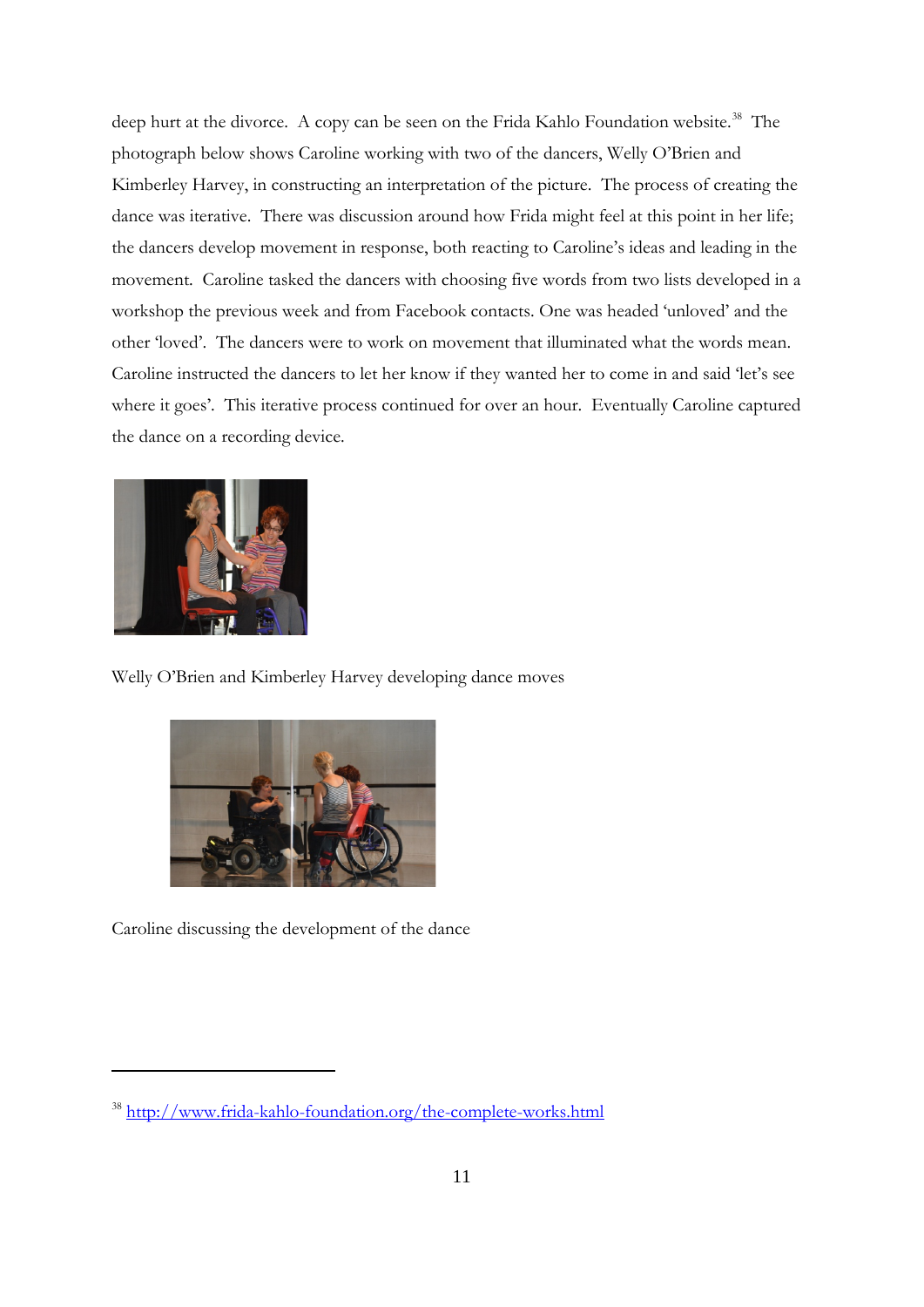

Caroline capturing the dance on a recording device.

## So who has authored, and who owns the dance?

So who has authored, and who owns the dance? From a legal perspective key to this question is identifying w*ho* has expressed the correct authorial input into the work. Here it is important to emphasise that it is the *work* in which copyright resides once fixed that is under investigation, and not the performance of the work.<sup>[39](#page-11-0)</sup> However, that the line between the two is not easy to identify has been beautifully encapsulated by Yeats in lines from his poem, Among School Children:<sup>40</sup>

*O body swayed to music, O brightening glance*

*How can we know the dancer from the dance?*

So we are concerned with is 'what is the work', and who makes the right sort of authorial contribution to that work. There seems a clear assumption in the dance community that the choreographer is the author of the dance and the owner of the copyright in it. This comes across in interviews with choreographers,<sup>[41](#page-12-1)</sup> and in the literature both by<sup>42</sup> and about choreographers.<sup>43</sup> The one British case to have considered the question, *Massine v de Basil*,<sup>44</sup> was

<span id="page-12-5"></span><span id="page-12-4"></span><sup>&</sup>lt;sup>39</sup> The performance would be protected by performers' rights. CDPA Part II.

<span id="page-12-0"></span><sup>40</sup> William B Yeats, *Among School Children*. 1927

<span id="page-12-1"></span><sup>&</sup>lt;sup>41</sup> 'Music and Dance: Beyond Copyright Text?' fn 16 above.

<span id="page-12-2"></span><sup>&</sup>lt;sup>42</sup> A De Mille, *And Promenade Home*, (Boston, Toronto: Little, Brown and Company, 1956), at 256. *"[T]he choreographer is glued immobile as a fly in a web and must watch his own pupils and assistants, suborned to steal his ideas and livelihood. Several dancers made paying careers out of doing just this*".

<span id="page-12-3"></span><sup>43</sup> See generally McFee, G *The Philosophical Aesthetics of Dance: Identity, Performance and Understanding*. Alton: Dance Books 2011.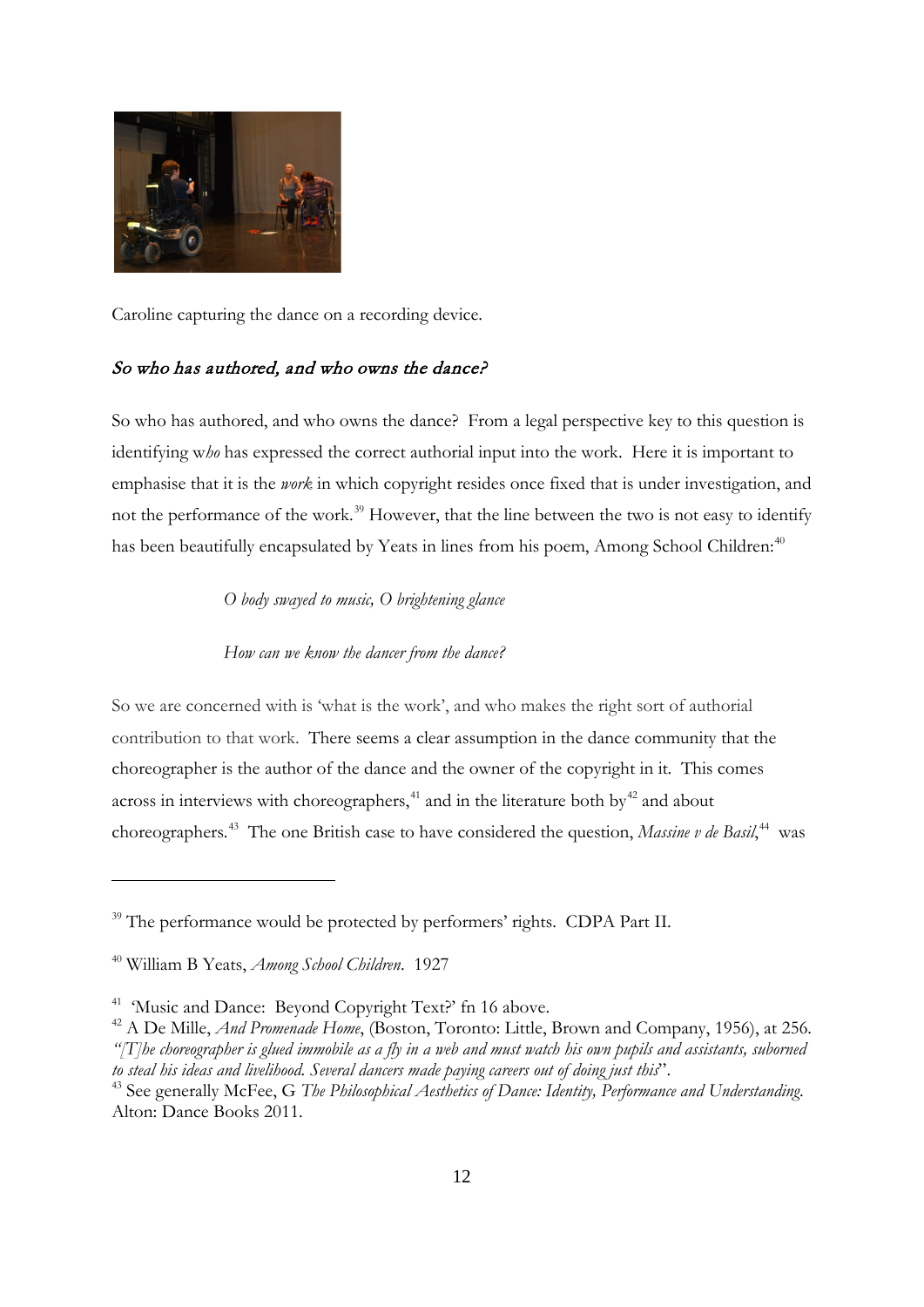decided under the 1911 Act which in turn included a reference to 'choreographic work'<sup>45</sup> as did the 1956 Act.<sup>[46](#page-13-0)</sup> The Copyright Designs and Patents Act 1988 (CDPA) however says nothing about choreography or choreographic work but does provide that a dramatic work includes a work of dance<sup>47</sup> and the author is the person who creates that work.<sup>48</sup> UK case law on identification of a dramatic work is sparse. It seems that a dramatic work can't be purely static and should have movement, story or action<sup>49</sup> and should be capable of being performed<sup>50</sup> but we know little beyond that. If we look at the case study examples above, is Love Games a work of dance and if so, is Joan Clevillé as choreographer the owner of the copyright? Is Caroline the owner as a dancer? Or is it both? Assuming that The Two Fridas is a work of dance, is it Caroline as choreographer who is the owner in the copyright? Is it Welly O'Brien and Kimberley Harvey as dancers? Or are they all authors in law?

## What is the dance?

<span id="page-13-7"></span>While as noted above the UK case law on identifying a dramatic work or work of dance for the purposes of copyright is sparse, the position is currently complicated by the development of jurisprudence from the Court of Justice (CoJ) around both the categorisation of works and in relation to the level of originality needed for the subsistence of copyright. Under the CDPA a work has to fall into a particular category in order to be protected by copyright: for our purposes, a dance must fall into the category of dramatic work.<sup>[51](#page-13-5)</sup> In terms of the level of originality required, this has historically been very low in the UK, requiring only 'skill labour and effort' and that a work should not be copied.<sup>[52](#page-13-6)</sup> This in turn has meant that few works have been

<sup>44</sup> [1936–45] MacG CC 223

<sup>&</sup>lt;sup>45</sup> Copyright Act 1911 s 35(1) 'Dramatic work ' includes any piece for recitation, choreographic work or entertainment in dumb show, the scenic arrangement or acting form of which is fixed in writing or otherwise, and any cinematograph production where the arrangement or acting form or the combination of incidents represented give the work an original character

<span id="page-13-0"></span><sup>&</sup>lt;sup>46</sup> Copyright Act 1956 s 45(1). Carrière L 'Choreography and Copyright: some comments on choreographic works as newly defined in the Canadian Copyright Act' 2003 available at http://www.robic.ca/admin/pdf/279/105-LC.pdf

<span id="page-13-1"></span> $47$  CDPA s 3

<span id="page-13-2"></span> $48$  CDPA s 9(1)

<span id="page-13-3"></span><sup>49</sup> *Creation Records v News Group* [1997] EMLR 444.

<span id="page-13-4"></span><sup>&</sup>lt;sup>50</sup> *Norowzian v. Arks Limited*, [2000] F.S.R. 363 (C.A.).<br><sup>51</sup> CDPA s 3(1).

<span id="page-13-5"></span>

<span id="page-13-6"></span><sup>52</sup> *University of London Press v University Tutorial Press* [1916] 2 Ch 601.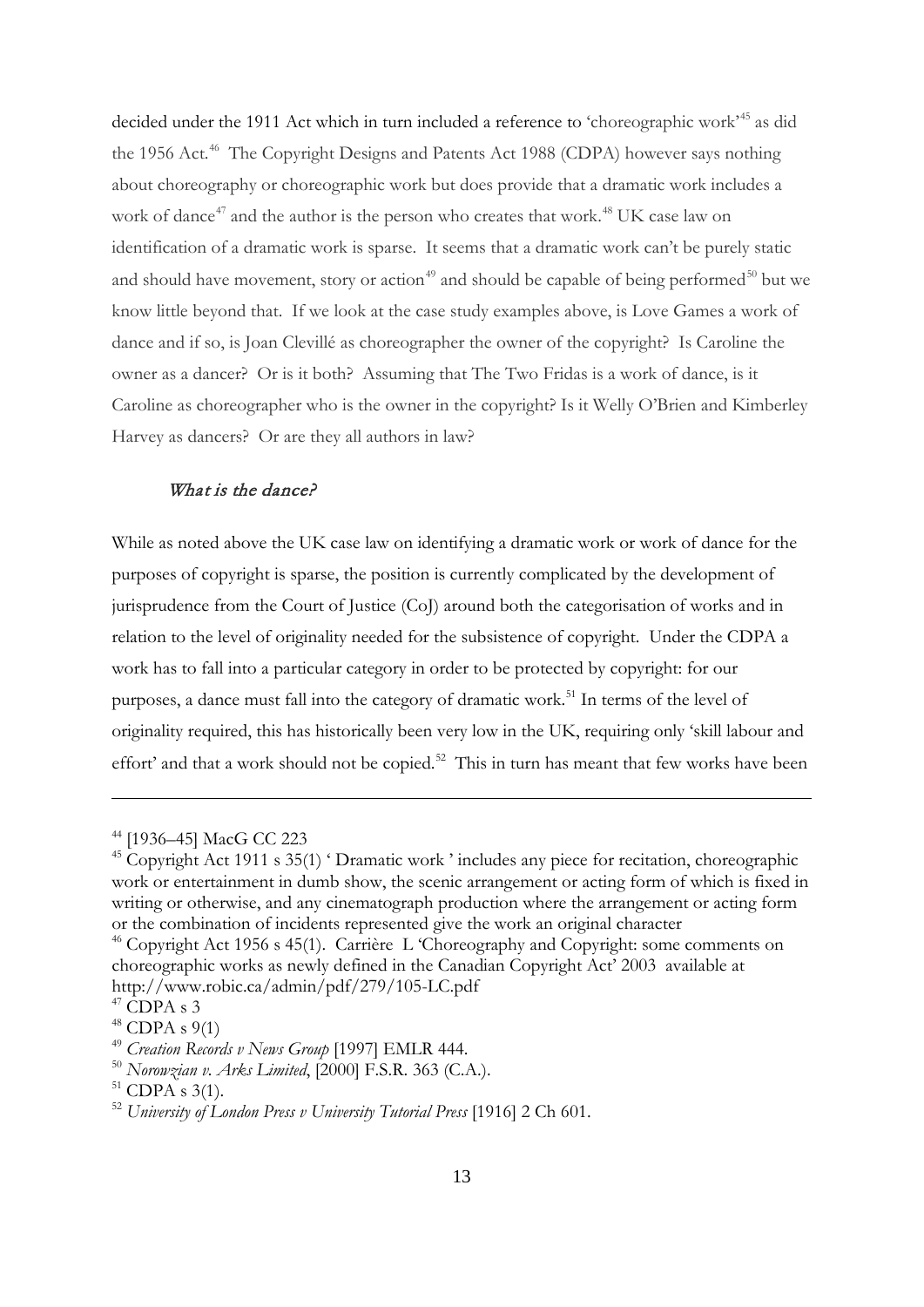denied protection. The CoJ case law seems to challenge these criteria in a way that appears to conflate the concept of the work and the requirement of originality.<sup>53</sup> The CoJ has stressed that the European scheme of protection for copyright protects works where the subject matter is original in the sense of being the author's intellectual creation.<sup>[54](#page-14-0)</sup> What the work is called, in other words for our purposes whether it is a work of dance being a subset of the category of dramatic works, is irrelevant, although it seems that a work would need to fall under the Berne Convention categories of a literary or artistic work. [55](#page-14-1) The standard of originality for all types of work is the same: it is one of intellectual creation. [56](#page-14-2) To reach this level the author should express her creative ability in an original manner by making free and creative choices,<sup>57</sup> and stamp her 'personal touch' on the work.<sup>[58](#page-14-4)</sup> Where choices are dictated by technical considerations, rules or constraints which leave no room for creative freedom, then these criteria are not met.[59](#page-14-5)

<sup>53</sup> van Eechoud, M, 'Along the road to uniformity – diverse readings of the Court of Justice Judgments on copyright work' 3 (2012) JIPITEC 1 para 60; Handig, C 'The "sweat of the brow" is not enough! – more than a blueprint of the European copyright term 'work'', 2013, EIPR 1; Rahmatian, A, 'Originality in UK copyright law: the old "skill and labour" doctrine under pressure', 2013 IIC 3; Rosati, E, 'Towards an EU-wide copyright? (Judicial) pride and (legislative) prejudice', 2013 IPQ 46; J Pila, 'An intentional View of the Copyright Work' (2008) *Modern Law Review* 71; C Handig, "*Infopaq International A/S v Danske Dagblades Forening* (C-5/08): is the term "work" in the CDPA 1988 in line with the European Directives?" (2010) *EIPR* 32(2), 53 <sup>54</sup> Case C-5/08 *Infopaq International A/S v Danske Dagblades Forening* ( *Infopaq*) paras 33 38. See also

<span id="page-14-0"></span>Case C -393/09 *Bezpečnostní softwarová asociac*e para 45 What is not protected is expression which is limited by its technical function. Case C- 406/10 *SAS Institute Inc. v World Programming Ltd* paras 38-40. Case C-145/10, *Painer v Standard VerlagsGmbH et a*l In the UK see *SAS Institute Inc.v World Programming Ltd* [2013] EWHC 69 (Ch) para 27.

<span id="page-14-1"></span><sup>55</sup> Berne Convention Article 2(1). *SAS Institute Inc v World Programming Limited* [2013] EWHC 69 (Ch) para 27.

<span id="page-14-6"></span><span id="page-14-2"></span>*<sup>56</sup> Case C-5/08 Infopaq International A/S v Danske Dagblades Forening, ,* Case C‑393/09 *Bezpečnostní softwarová asociace paragraph 45*; Joined Cases C‑403/08 and C‑429/08 *Football Association Premier League and Others;* Rosati, E, 'Originality in a work, or a work of originality: the effects of the *Infopaq* decision' E.I.P.R. 2011, 33(12), 746. Derclaye, E*, '*Wonderful or Worrisome? The Impact of the ECJ Ruling in Infopaq on UK Copyright Law' (2010) EIPR 32(5), 248.

<span id="page-14-3"></span><sup>57</sup> *Infopaq*, para 45; *Bezpečnostní softwarová asociace*, para 50; *Painer*, para 89, *Football Dataco* para 38

<span id="page-14-4"></span><sup>58</sup> *Painer*, para 92; *Football Dataco* para 38.

<span id="page-14-5"></span><sup>59</sup> *Bezpečnostní softwarová asociace*, paras 48 and 49, F*ootball Association Premier League and Others,* para 98; *Football Dataco* para 39. See also the articles at fn 53.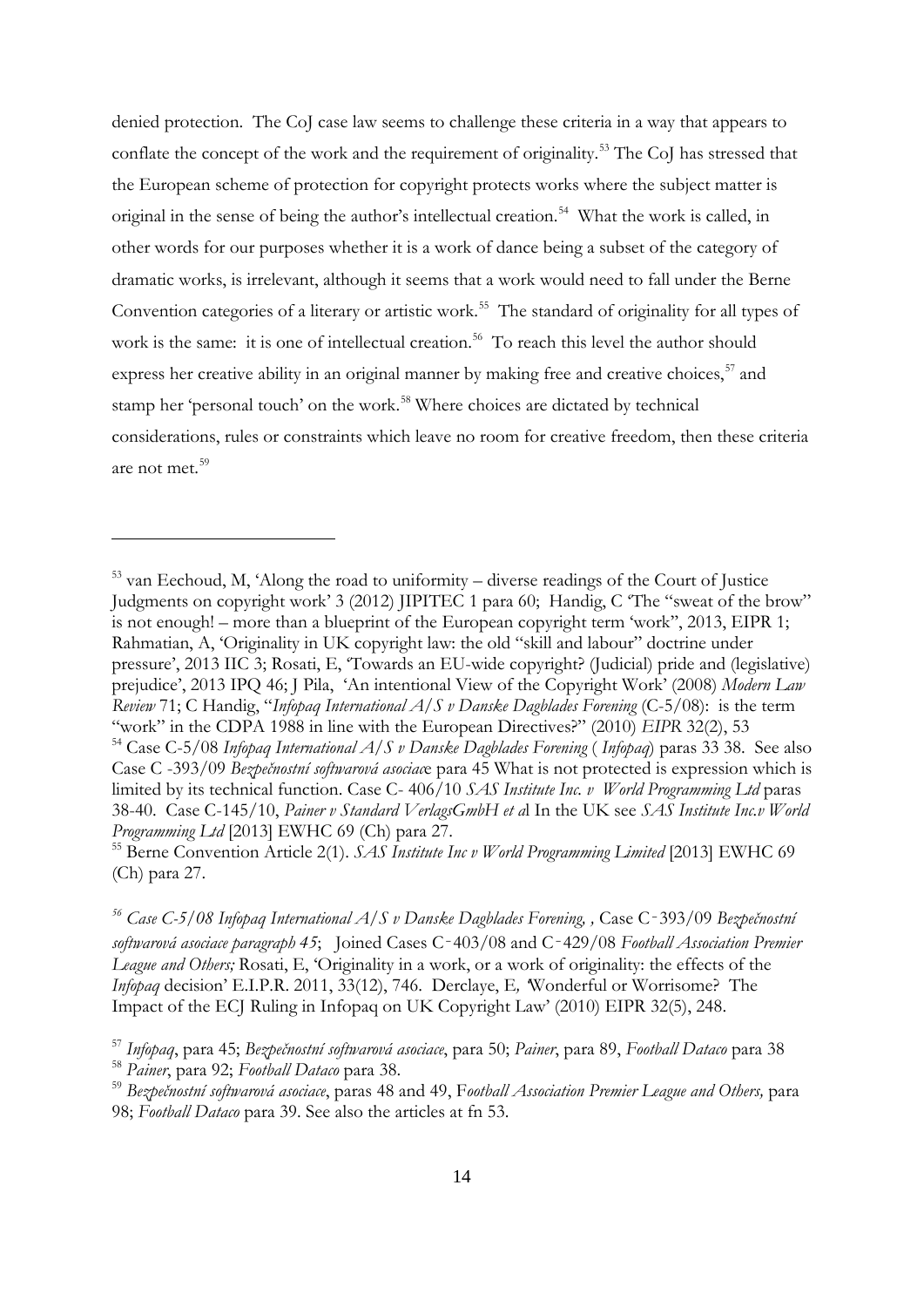When trying to describe a dance, dictionary definitions do no justice to the artform. For instance the Oxford Dictionaries refers to: *'move rhythmically to music, typically following a set sequence of steps'.*  While there are debates among dance professionals as to what constitutes a dance, many of these focus on a personal view of the quality of the work. Those in the dance community are not always in agreement. Nijinsky said of work by Duncan *'...her performance is spontaneous and is not based on any school of dancing and so cannot be taught... It is not art'.*[60](#page-14-6) Others talk of the difficulty in identifying the work in postmodern dance: *'One major aspect of postmodernism in dance is the nature of the works created: its structure and form challenge the traditional and consequently it is difficult to fix its identity as the works are prone to have many identities: each instantiation is a 'token' of the work*.'[61](#page-15-0)

While the definitions maybe inadequate, the commentators divided and the case law sparse on what constitutes a dance, in the light of the descriptions above and reproductions on YouTube and on Caroline's recording device, we would have no hesitation in saying that Love Games and The Two Fridas are both works of dance (where the word 'work' is used advisedly in the light of the CoJ case law).

#### What is the authorial input?

-

The much more difficult questions lie at the interface between the authorial input necessary to be considered an author for the purposes of copyright, and the input that instead interprets a work and is thus in the nature of performance. There is no case law on dance, and only limited case law considering the authorial requirements in respect of dramatic works. *Brighton v Jones*<sup>[62](#page-15-1)</sup> considered whether a director and playwright were the joint authors of a play. One argument was made in respect of the contributions made during the course of rehearsals. The court noted that one contributor, Miss Jones, the defendant, had contributed the plot of the play in advance of rehearsals. In addition, and while Miss Brighton, the claimant, had contributed ideas to the

<span id="page-15-2"></span><sup>60</sup> Jowitt, D *Time and the Dancing Image* (University of California Press: Berkeley and Los Angeles) 1988, p 76

<span id="page-15-1"></span><span id="page-15-0"></span><sup>61</sup> Yeoh, F *Copyright Law does not adequately accommodate the art form of dance'* PhD thesis Birkbeck College 2012. See also see S Rubidge 'Identity and the Open Work' in '*Preservation Politics; Dance Revived, Reconstructed, Remade*' ed. S Jordan (Dance Books: London 2000) p 205. Note also the difficulty that there is in postmodern art of finding a category: Lori Petruzzelli, 'Copyright Problems in Postmodern Art', 5 DePaul J. Art and Ent. Law 115 1994-1995 <sup>62</sup> [2004] EWHC 1157 (Ch).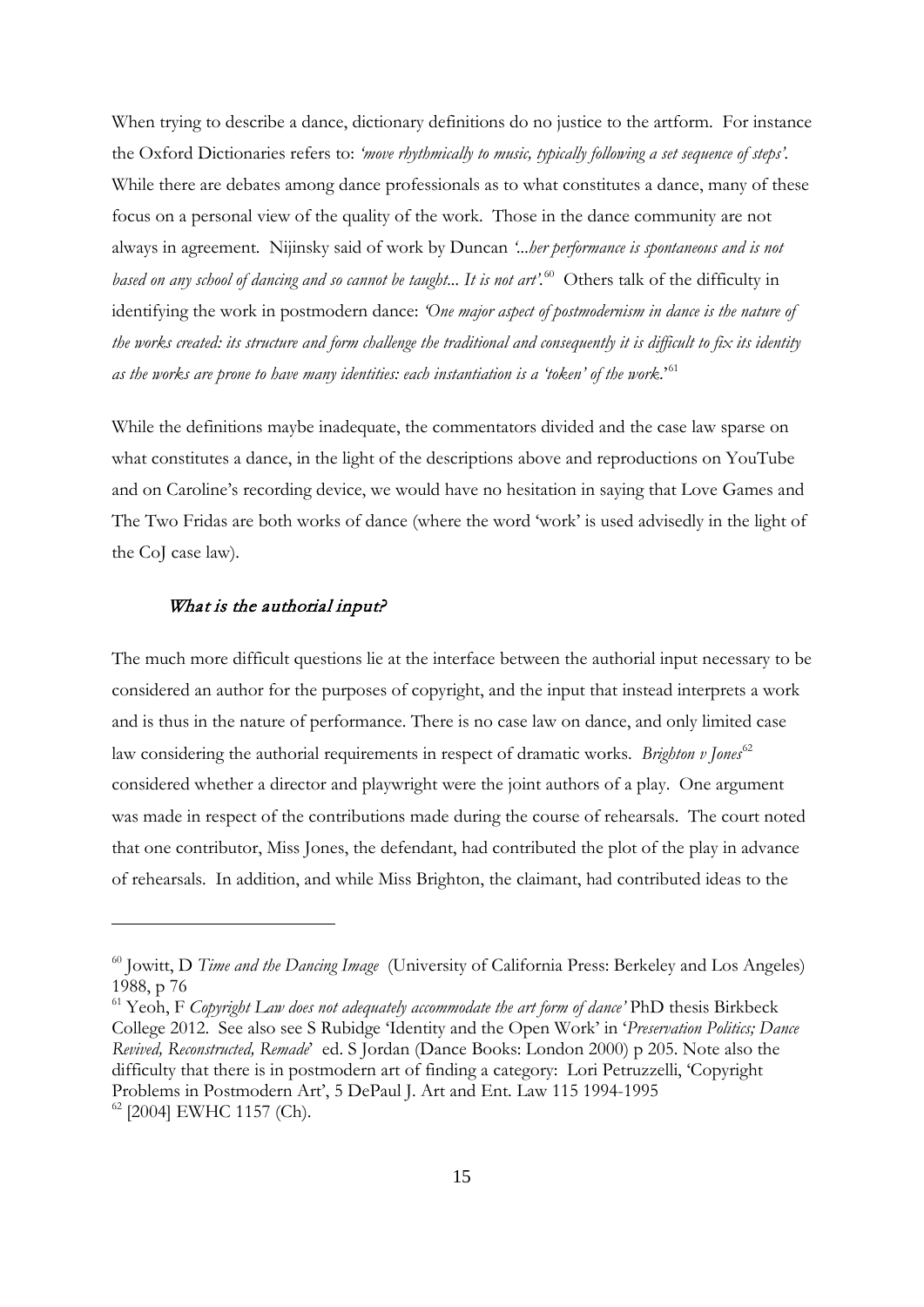dialogue, the decision on whether these were taken up were for Miss Jones. These, the court found to be '*contributions to the interpretation and theatrical presentation of the dramatic work*<sup>5[63](#page-15-2)</sup> rather than to contributions to the work itself.<sup>64</sup> In *Coffey v Warner* <sup>[65](#page-16-1)</sup> concerning a musical work, voice expression, pitch contour and syncopation were found to be elements in the *'interpretation or performance characteristics by the performer'* which was not *'the legitimate subject of copyright protection in the case of a musical work, rather than to composition, which is*.<sup>5[66](#page-16-2)</sup> A number of observations can be made. *Brighton v Jones* was not concerned with the input into the work by the performers, but rather by those in charge of realising the performance. Further, it is quite accepted that where a performer interprets the work of another, such as where dancers interpret the choreographers instructions in performing a ballet, and where there is no scope for the dancer to make creative choices, nor is there room for a dancer to stamp her personal touch on the work, then the dancers' input would not result in copyright, and performers' rights are the appropriate mechanism to protect her interests. But there is a real difference between that type of performance and a performance in which the performer brings her own input to the creation of the work. The more that the creation of the dance is an iterative, collaborative process, the more such input must be recognised as being of the right sort to be considered authorial whoever has made that input.

Certainly *Coffey v Warner* seems to rule out certain elements of musical performance as suitable for copyright protection, but finding analogies within dance seems problematic. Might a battement développé be considered equivalent to voice expression? Or is a relevé equivalent to syncopation? While it is fully accepted that dance moves as such could not, and should not be the subject of protection by copyright, but it is rather how they are combined in the dance that is important and relevant, $67$  it seems difficult to equate these as they feed into the creation of the work. Further, in *Coffey* the elements were found to be not '*the legitimate subject of copyright protection in the case of a musical work*'. With the new case law from the CoJ mentioned above, it seems that

<sup>63</sup> Ibid para 56

<span id="page-16-0"></span><sup>64</sup> Citing *Fylde Microsystems Ltd v Key Radio Systems Ltd* [1998] FSR 449

<span id="page-16-1"></span><sup>65</sup> *Coffey v Warner/Chappell Music Ltd* [2005] EWHC 449. See also *Tate v Thomas* [1921] 1 Ch. 503 where the individual who supplied ideas and some lines of a play 'Lads of the Village' was not an author of the copyright.

<span id="page-16-4"></span><span id="page-16-2"></span><sup>66</sup> *Coffey v Warner* para 6.

<span id="page-16-3"></span><sup>67</sup> By analogy with *Re the Joey Racino Show* Case 4 OB 216/07D Austrian Supreme Court [2009] ECC 26. The work must 'go beyond the craft of dance handed down from teachers or even determined by new styles, or beyond the use of common gestures and mimes...' para 20.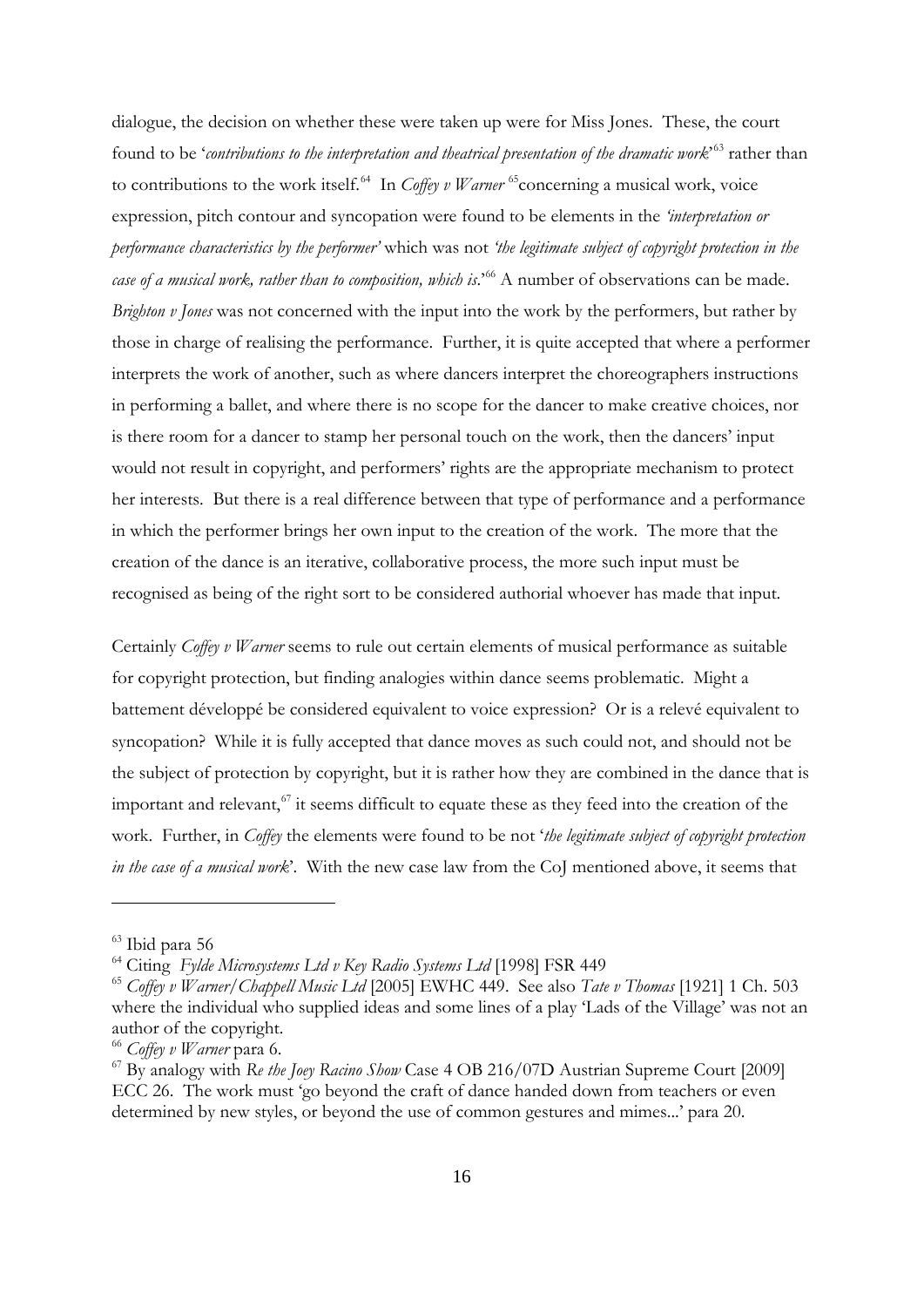the concept of 'work' as we have understood it in the law of copyright may not be relevant. If so, then this may leave space for hitherto unprotected elements, or combinations of elements, to be considered as suitable for protection by copyright. There could perhaps be challenges for some dances in relation to the 'dictated by technical considerations' proviso. Some works which have historically been protected may no longer receive copyright status because they are limited by their technical function. An example from music is the skill, labour and effort exerted in updating musical scores to recreate the music of a baroque composer: the input may be considered to be dictated by technical requirements and therefore may not capable of protection by copyright.<sup>68</sup> By analogy, would the recreation of an historic dance to conform to an original production now earn its own copyright protection? – arguably not if its re-creation was dictated by the technical requirements of the original choreographer. How much, however, of the dance should be considered personal to the dancer as opposed to fixed on the body by the choreographer or an interpretation of the choreographers' intent, will be considered below. At this point it should be noted that while the copyright framework is built around the author, the focus of the law to determine the subsistence of copyright is on the work and the authorial input, and not on the personal attributes of the author.

### What is Fixation?

One final requirement for the subsistence of copyright in the dance needs to be considered before we move to considering Caroline's relationship to copyright as choreographer and dancer in the two pieces under consideration, and that is the requirement of fixation of the work.

<span id="page-17-3"></span>Although there is no requirement of fixation in the international framework for copyright to subsist, $69$  the law in the UK does require that the work be fixed in some material form:<sup>[70](#page-17-1)</sup> copyright only arises on fixation. What form fixation takes is left open and needs only to be 'in writing or otherwise'.<sup>71</sup> Traditionally fixation has been thought of as being in writing, reflecting the historical text-based roots of copyright law. For dance, one of the notation systems such as

<sup>68</sup> *Sawkins v Hyperion Records Ltd,* [2005] EWCA 565*.*

<span id="page-17-0"></span> $^{69}$  Berne Convention Article 2.2 leaves fixation to members of the Union

<span id="page-17-1"></span><sup>70</sup> This is so the extent of the monopoly claimed may be known to others. *Tate v Fulbrook* 1908 1 KB 821 at 832.

<span id="page-17-2"></span> $71$  CDPA s 3(2).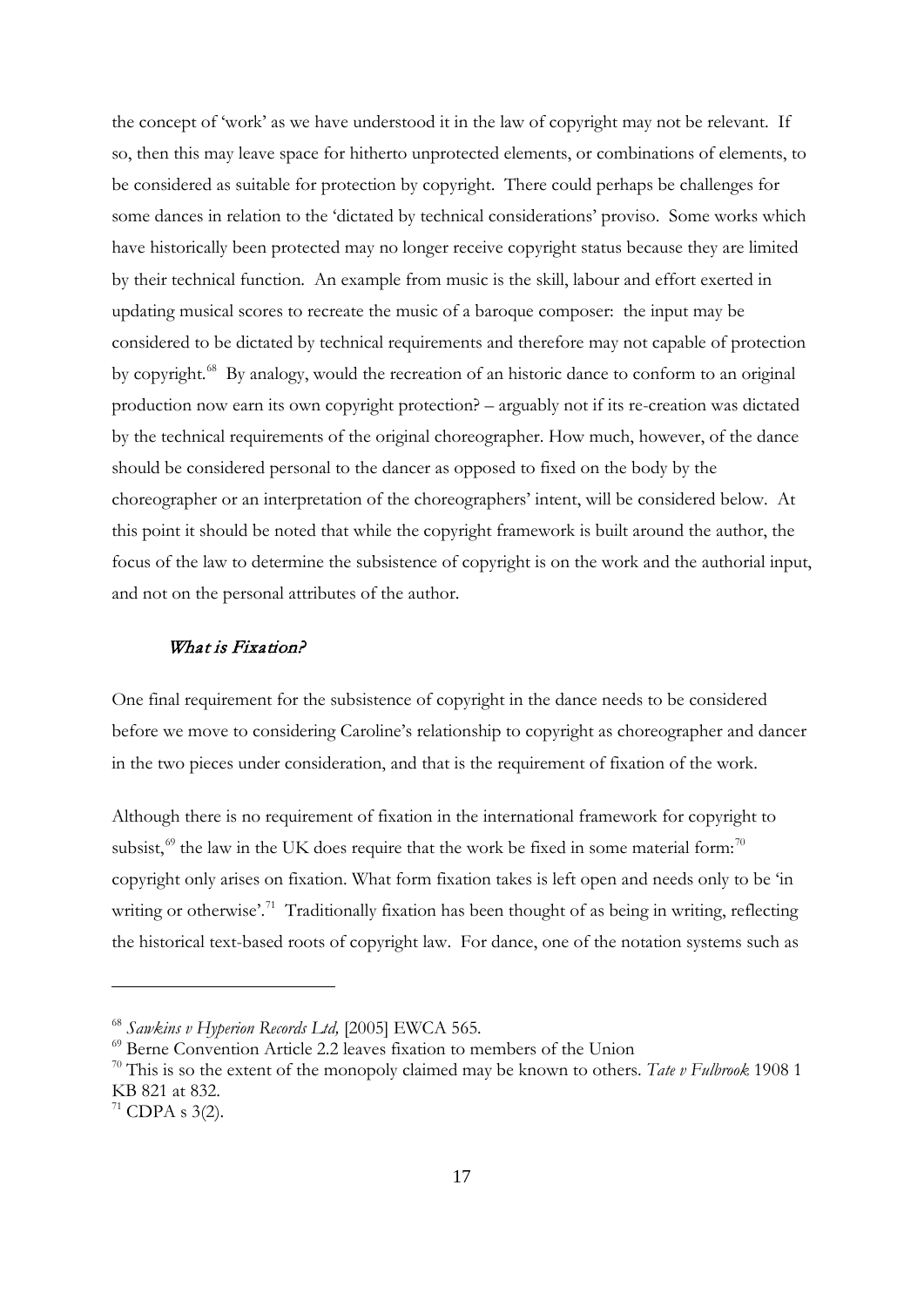Laban or Benesh might be deployed, both of which have relatively modern origins, having been invented in the mid 20<sup>th</sup> century. More modern examples of dance fixation, and those relevant to Love Games and to The Two Fridas might include film and video, computer animation, motion capture and holography.<sup>[72](#page-17-3)</sup>

But for dance, meeting the requirement of fixation is perhaps too easily assumed. These methods might fix the work but may not capture the essence of the dance. Choreographers voice different opinions as to what amounts to fixation as well as challenging the requirement itself. As to the dance, some view its fugitive nature as presenting particular problems for capture; others point to the technicalities of the art form occupying both space and time as being too challenging for fixation.[73](#page-18-0) Yet others assert that the dance is fixed or 'set' in the 'memories and bodies of the dancers' where the bodies are considered material objects.<sup>74</sup> For others the idea of any form of record is an anathema: the dance is meant only to be ephemeral – to exist at the time of performance where fixation ossifies the work.[75](#page-18-2) But this raises challenges in law for dance: the paradox is that fixation is the key to copyright protection for works of dance, but at the same time presents a high hurdle. To gain the protection of copyright what has to be captured is *a* version of the work, whatever the participants and the community might think about the quality of the work and its ossification, or however challenging notation systems might be for a true representation of a dance. If there is no fixation, there is no protection at all.

<span id="page-18-4"></span>The question arises whether, in law, the body could be a part of a work protected by copyright, or, relatedly, could the body be seen as a human canyass?<sup>76</sup> On this latter point, the current state of the law in the UK would suggest not. A court refused to accept that Adam Ant's make-up

 $72$  Each of which may have separate protection in their own right.

<span id="page-18-0"></span><sup>&</sup>lt;sup>73</sup> Cook, M 'Moving to a new beat: copyright protection for choreographic works' 1977 24 UCLA L Rev 1287.

<span id="page-18-1"></span><sup>&</sup>lt;sup>74</sup> Traylor, M. 1981. 'Choreography, Pantomime and the Copyright Revision Act of 1976.' New England Law Review 16: 227, 237

<span id="page-18-2"></span><sup>&</sup>lt;sup>75</sup> See for instance Théberge, P 'Technology Creative Practice and Copyright', in S Frith and L Marshall (eds) *Music and Copyright* (Edinburgh: Edinburgh University Press 2004 2nd ed) 139, 140.

<span id="page-18-3"></span><sup>&</sup>lt;sup>76</sup> The phrase human canvas has been coined by David Cummings in David. M. Cummings, 'Creative Expression and the human canvas: An examination of tattoos as a copyrightable art form', 2013 U. Ill. L. Rev. 279 2013.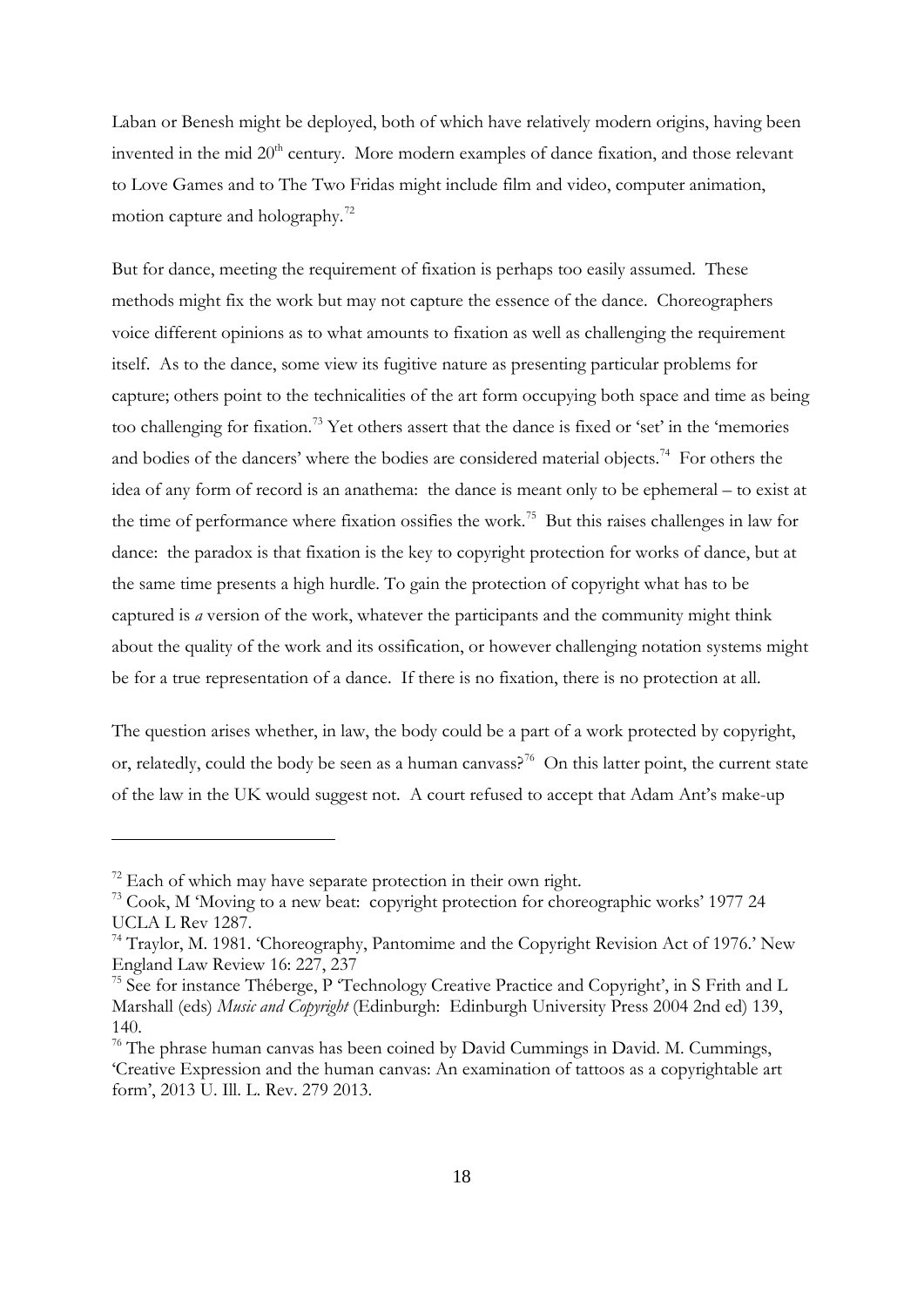was the subject of copyright protection because it was painted on his face and not fixed to a surface saying that a painting is an object and not an idea.<sup>77</sup> The court wanted to separate the idea in the work from the expression of the idea as copyright protects only expression and not ideas.[78](#page-19-0) On whether the body could be part of a work protected by copyright, this is the heart of the question for performative works. It seems that for this genre, the idea and expression may fuse into one – as in the fixation of the dance on the bodies of the dancers.<sup>79</sup>

## Caroline and Copyright

So what of the recasting of Love Games and of The Two Fridas? Where does Caroline stand in relationship to the authorship and ownership of these dances? The requirement of fixation is clearly met. Whatever may be thought of the fixation requirement, the parts of Love Games that are available on YouTube, and The Two Fridas captured on Caroline's recording device have been fixed in a form that is sufficient to meet this prerequisite.

When thinking about the different relationships in the creation of the dance, a useful analogy might be to look at the subsistence of copyright in music. A distinction exists here between

<span id="page-19-0"></span><sup>&</sup>lt;sup>77</sup> Merchandising v Harpbond (1983) FSR 32.<br><sup>78</sup> Designers Guild Ltd v Russell Williams (Textiles) Ltd [2001] FSR 11, paras 24, 25

<span id="page-19-2"></span><span id="page-19-1"></span><sup>&</sup>lt;sup>79</sup>The fusion of idea and expression by the fixation of the work has echoes in the development of postmodern and body arts. A question recently gaining attention is whether or not copyright can protect works which rely on the human body for their expression. The debate has been caused by the suit brought by a tattoo artist against the production company Warner Bros for reproducing the work he realised on Mike Tyson in the film The Hangover II. The case was settled between the parties. See Complaint 1 1, Whitmill v. Warner Bros. Entm't. Inc., No. 4:11 cv-752, (E.D. Mo. April 28, 2011), 2011 WL 2038147. Beasley, M 'Who owns your skin: Intellectual Property Law and norms among tattoo artists', 85 S. Cal. L. Rev. 1137 2011-2012; Cummings, D 'Creative Expression and the human canvas: An examination of tattoos as a copyrightable art form', 2013 U. Ill. L. Rev. 279 2013 ; Hatic, M 'Who owns your body art? The copyright and constitutional implications of tattoos', 23 Fordham Intell. Prop. Media & Ent. L.J. 396 ; Lesicko, C 'Tattoos as visual art: How the body fits into the Visual Artists Rights Act' 53 IDEA 39, 2013; Harkins, C 'Tattoos and copyright infringement: celebrities marketers, and businesses beware of the ink', 10 Lewis & Clark L. Rev. 313 2006.; ; Cotter, T and Mirabole, A 'Written on the Body: Intellectual Property Rights in Tattoos, Makeup and other Body Art', 10 UCLA Ent. L. Rev. 97 2002-2003. The 'body of difference' however seems far from a neutral canvas.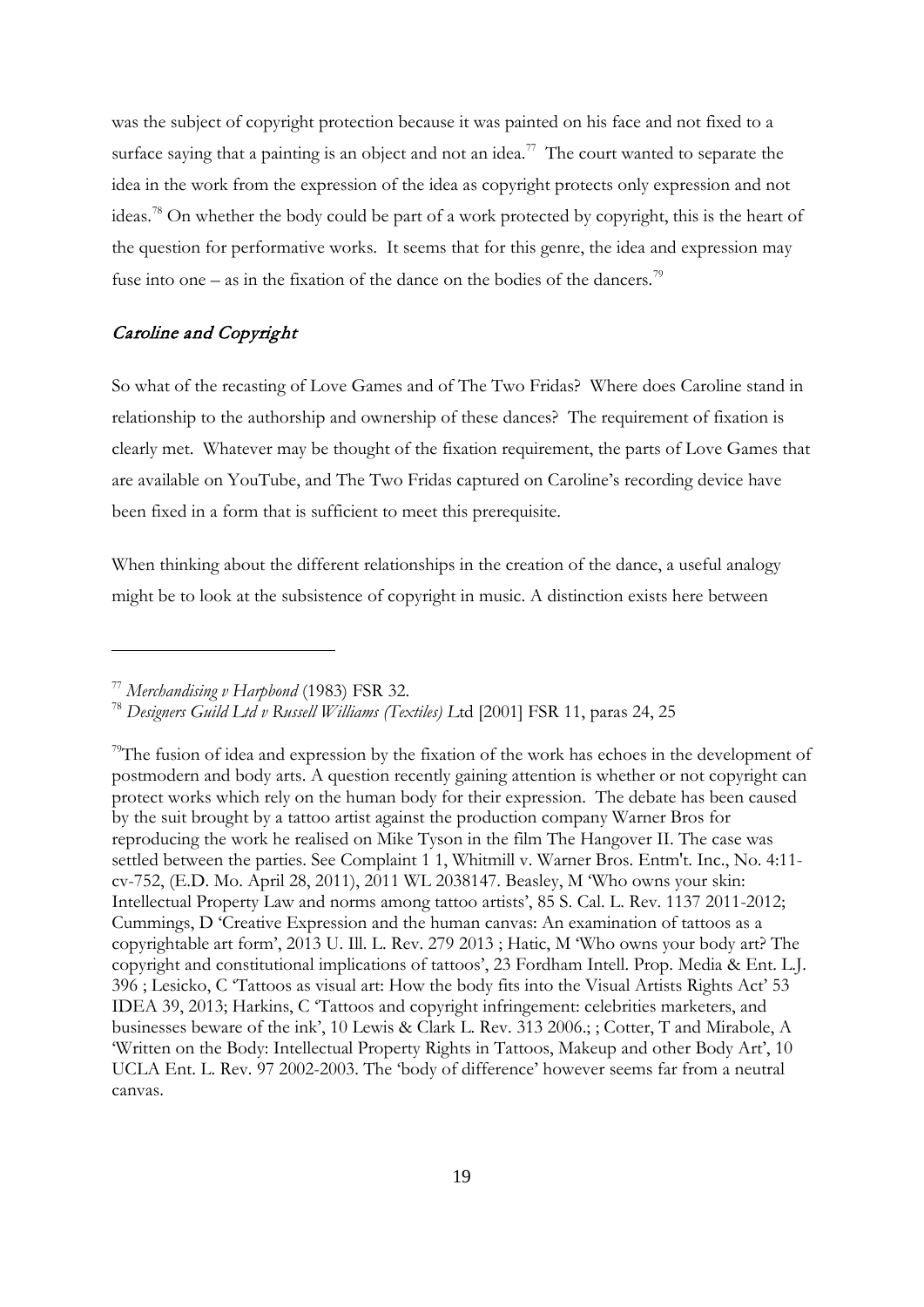composition and arrangement. Copyright can subsist in an original musical composition $80$  and a separate copyright can exist in an arrangement of the composition so long as the correct type of originality has been expended.<sup>[81](#page-20-0)</sup> This reflects the reality of what happens in the music industry when musicians come together as a group to play and develop an original composition. Could similar 'layers' of copyright be useful in conceptualising authorship of a dance? If the choreographer is to be the owner of the copyright in the dance, why can the dancer not be considered as an arranger of the choreography?<sup>82</sup> The dance may be 'placed on the body' by the choreographer, but is there not room in interpretation and arrangement on and through the body for authorial intent sufficient for copyright? This is particularly so if we look at Caroline's virtuoso arrangement of the dance, interpreting Joan Clevillé's choreographic intent, but producing a dance visibly different from that performed by Naomi. It seems unarguable that Caroline's personal touch is stamped on her recasting of Love Games. It is only Caroline who knows how her body operates. It is only Caroline who could produce the dance in the form that she has. Copyright is of course blind to difference in the sense that, as noted above, in determining the author of a dance the focus is on the work and not the individual, but it is only Caroline who could create the expression of the arrangement of the dance on her body in the way that she has: and that seems quintessentially what copyright authorship is about.

In terms of who then is the author of the dance, it seems that there are two: one in the composition, Joan Clevillé, and one in the arrangement, Caroline Bowditch.<sup>[83](#page-20-2)</sup> Some have said that this is not a plausible argument:<sup>84</sup> copyright focuses on the work, and not on the personal

<sup>80</sup> First recognised in *Bach v Longman,* 98 ER [1777] 1274.

<span id="page-20-0"></span><sup>81</sup> *Austin v Columbia,* [1917-1923] MacG CC 398; *Robertson v Lewis,* [1976] RPC 169; *Redwood Music v Chappell & Co Ltd.,* [1982] RPC 109. Although the case law which has considered copyright in arrangements tends to leave the line between composition and arrangement rather fuzzy *Godfrey v Lees,* [1995] EMLR 307; *Beckingham v Hodgens,* [2002] EMLR 45; *Hadley v Kemp,* [1999] EMLR 589; *Fisher v Brooker*, [2009] UKHL 41. See also Arnold, R 'Reflections on "The Triumph of Music: Copyrights and Performers' Rights in Music' (2010) *IPQ* 153; Arnold, R 'Are Performers Authors? *Hadley v Kemp*,' (1999) *EIPR* 21(9), 464.

<span id="page-20-2"></span><span id="page-20-1"></span><sup>82</sup> *Redwood Music Ltd v Chappell & Co Ltd* [1982] R.P.C. 109; *Fisher v Brooker* [2009] UKHL 41 <sup>83</sup> If on the other hand the two contributions are considered indistinguishable, the dance could be considered a work of joint authorship. *Fisher v Brooker* [2009] UKHL 41; *Brighton v Jones* [2004] EWHC 1157 (Ch) *Stuart v Barrett [1994] EMLR 449*; *Hadley v Kemp,* [1999] EMLR 589

<span id="page-20-4"></span><span id="page-20-3"></span><sup>&</sup>lt;sup>84</sup> Conversation at ATRIP Oxford 2013.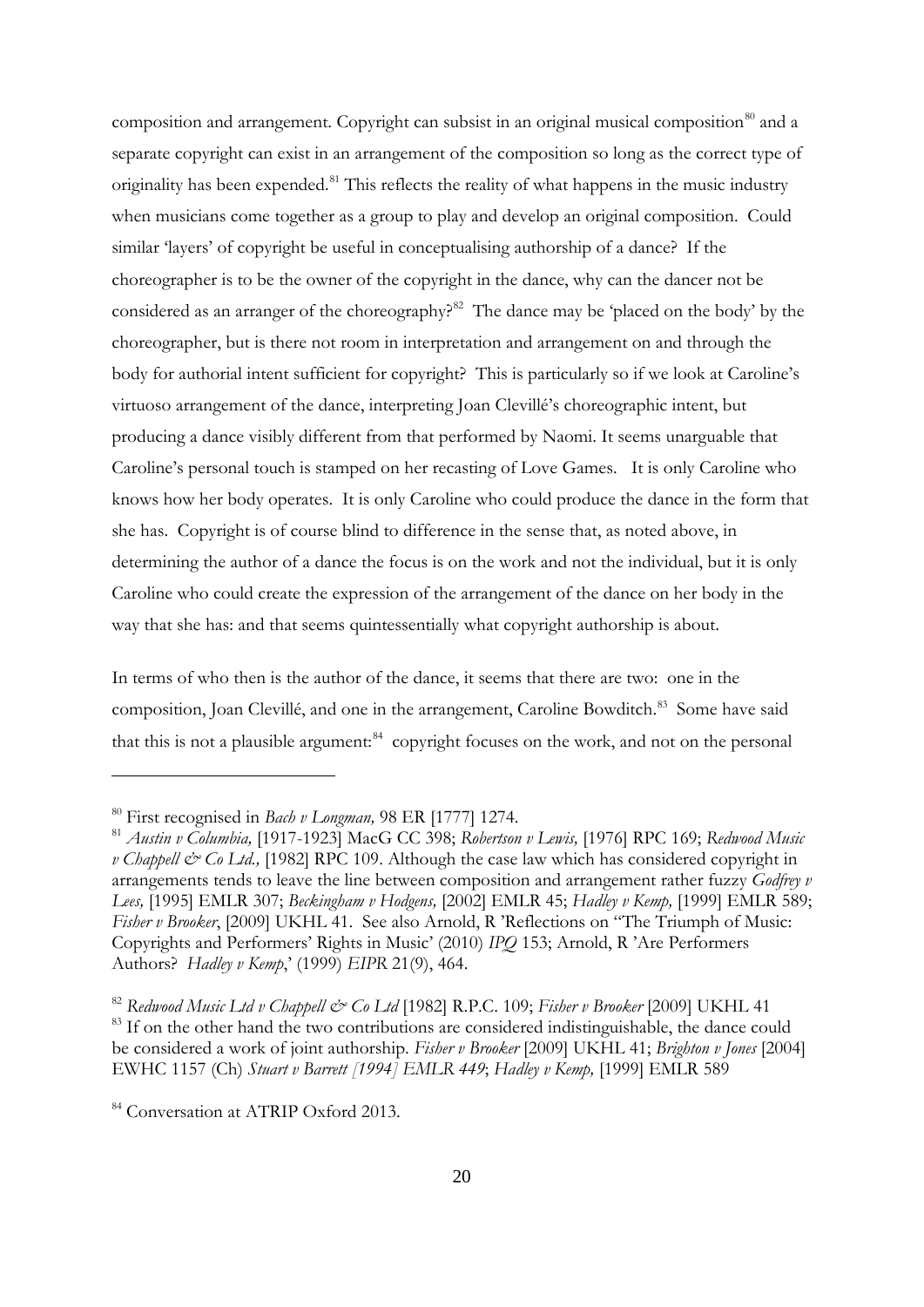attributes of the author who makes that work; others argue that it is an interpretation of a work and thus in the nature of performance and more apt to be protected by performers' rights than by copyright. These two points bring us back to ones that were made earlier in this paper: the first is that copyright resides in the work, and that has to be distinguished from the performance although both may subsist in the one work – and that is the position here. Caroline's very particular arrangement of the dance on her body – which could not be created in the same way by anyone else - not only results in a virtuoso performance, but goes beyond interpretation to the expression of the arrangement of the dance. The second is hinted at in the description of the dance: *'is it the same story differently expressed, or is it now a different story with different messages?*' Caroline would certainly have performers' rights in her performance. But performers rights and copyright are not mutually exclusive. Caroline is a copyright author in her interpretation – or put another way, her arrangement - of Love Games.<sup>85</sup>

And what of The Two Fridas? Some of the process of the creation of the dance has been described above. On asking Caroline and Kimberley 'who owned the dance?' the response was interesting: for Caroline, the *ideas* were hers and for that she would be credited as choreographer but it is the dancer's *dance* and they would be credited as collaborators. Further, and as the work was a commission by East London Dance, so there are three potential owners: the commissioner, the dancers and herself as choreographer. Overall however Caroline thought that *'people want to be part of it, not own it'.* For Kimberley, Caroline owned the dance and it was her (Kimberley's) professional intent to interpret Caroline's ideas. Caroline certainly has the ideas, but such is her choreographic style that not only at times does she instruct the dancers to interpret those ideas, only asking that they say if they need input, but also, from time to time, she intervenes to direct particular moves and sequences. Now ideas are of course not protected by copyright,<sup>86</sup> so is Caroline's input sufficient for authorial copyright in this regard?<sup>[87](#page-21-1)</sup> Having observed the process, we would answer undoubtedly 'yes'. While she gives the dancers space to interpret her ideas, and, in line with the points made above, only Kimberley and Welly really know how their bodies will interpret the dance, she also is actively engaged in laying the dance on the bodies of the dancers as the work develops. The creation of the dance involves active

<span id="page-21-2"></span><sup>85</sup> Caroline would also have performers' rights in her performance. CDPA Part II

<span id="page-21-0"></span><sup>86</sup> *Designers Guild v Russell Williams* [2001] FSR 113 (HL)

<span id="page-21-1"></span><sup>87</sup> *Brighton v Jones* [2004] EWHC 1157 (Ch)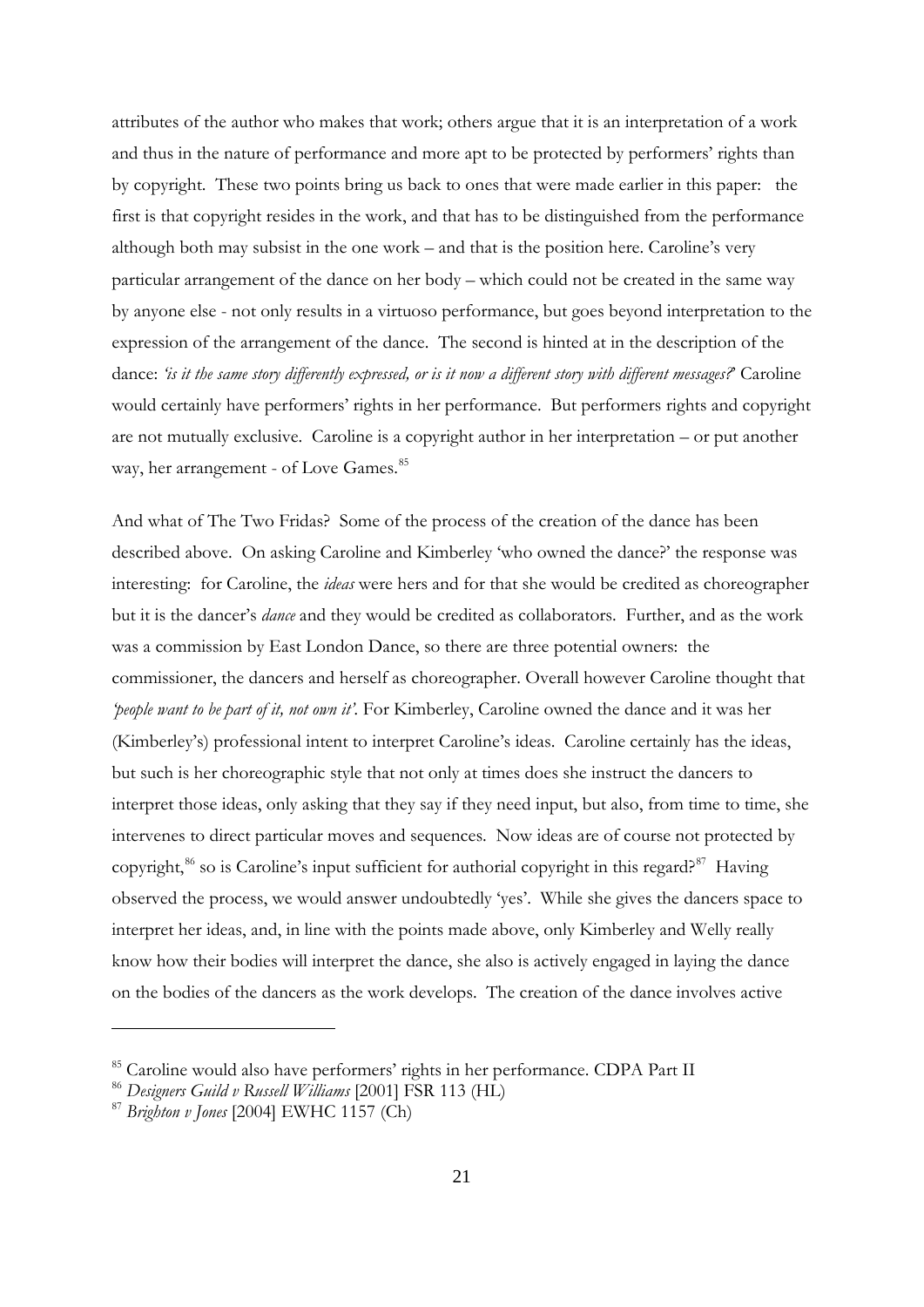collaboration between the three of them. The process of creation of the dance, its interpretation and expression on the bodies of the dancers have fused in to one in which individual contributions are indistinguishable, and which, once captured, is a work of dance protected by copyright. Caroline Bowditch, Welly O'Brien and Kimberley Harvey are joint authors of the copyright in that dance.

One point to ponder that may reinforce the point, particularly for those skeptics who believe that the only authorial input worthy of copyright is made by the choreographer. Suppose Caroline, in her role as choreographer, merely relayed her ideas to Welly and Kimberley much as Miss Brighton contributed ideas to the dialogue of the play, but the decision on how to interpret all of them was taken by the dancers. Or what if Caroline was the dancer and there was no separate choreographer? Would these examples mean that there was no copyright in the dance at all if it was not to reside in the dancer(s)? Or copyright would exist in the dance, but it would have no author? This would seem the logical conclusion if the dancers are to be denied their share of the copyright in the dance.<sup>[88](#page-21-2)</sup>

#### **Foundations for the future**

-

<span id="page-22-1"></span>So, where a dancer interprets the choreographer's intent through making choices as to how the dance will be expressed on her body, then she is the author of the copyright in her arrangement of that dance. Where dancers collaborate in the creation of a dance through an iterative process, and during which they all make choices as to how the dance will be embodied, then they are joint authors of the resultant work. In the absence of agreement to the contrary, each author is then an owner of the copyright, and each is entitled to have a say in how that work is exploited. As such each would be entitled to share in any royalty income. Some have argued that this is unworkable because of the challenges that would be raised by having to seek consent from numerous copyright owners.<sup>[89](#page-22-0)</sup> Two comments spring to mind. The first is that complexity in exploitation is not a reason for denying an author her (intangible) property right. Conveying

<span id="page-22-0"></span><sup>&</sup>lt;sup>88</sup> In the music industry the courts have allocated different percentages in the copyright of a musical work to different authors depending on their contribution to a work. When asked, Caroline indicated that if royalties were paid for exploitation of the dance, for example if it was featured on television, then these would be shared equally between those involved. <sup>89</sup> Conversations at IFTR Barcelona July 2013.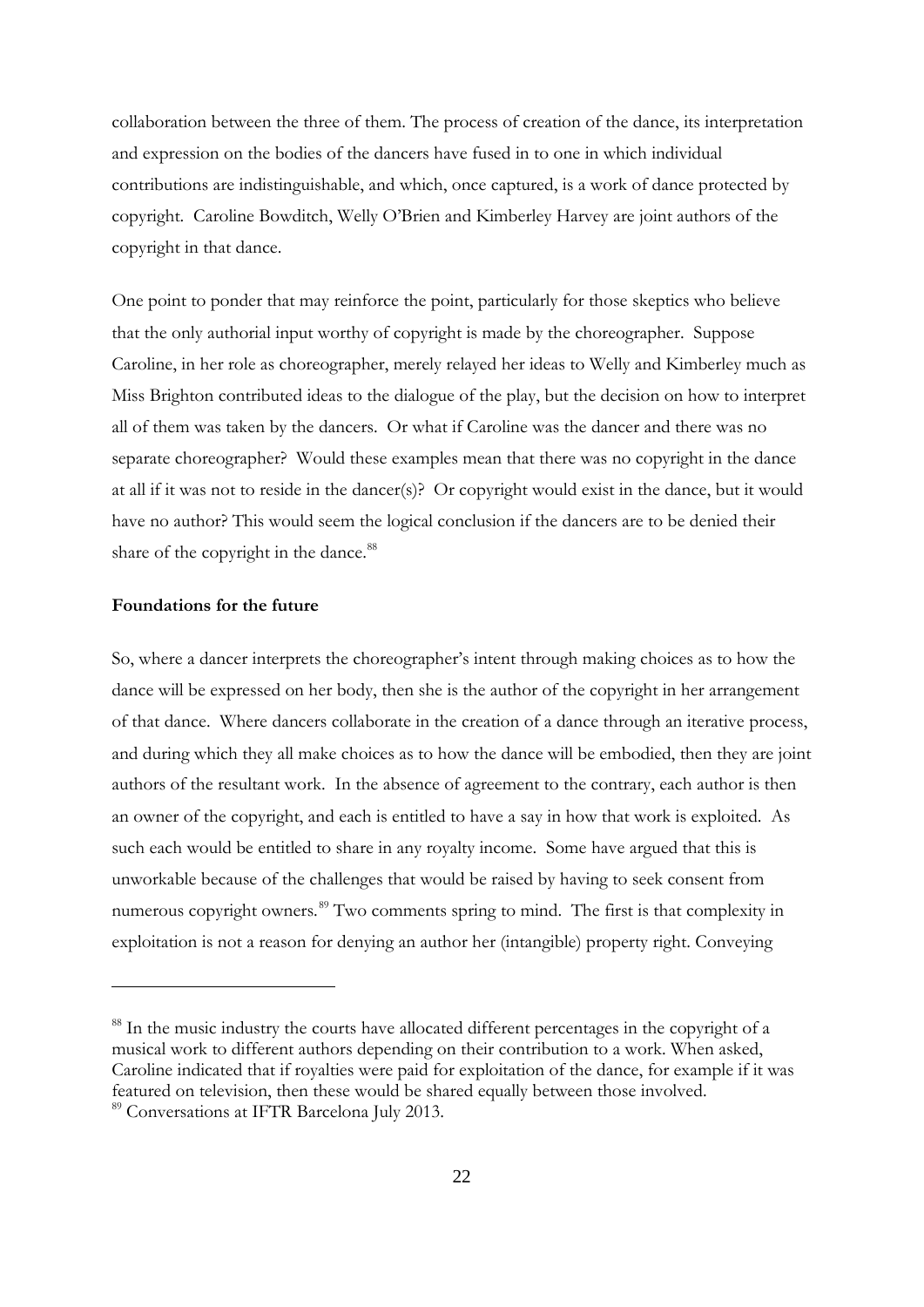individual flats in a block is more complex than conveying the property as a whole – but that does not justify consolidating ownership. The second is that ownership can be streamlined by way of licensing.<sup>90</sup> Much as the various layers of copyright in a musical work tend to be consolidated in the hands of the record company, so the layers of copyright in a dance could be consolidated in the hands of the choreographer – if it was her hands that could best exploit the work. And that brings us to another point. By thinking in depth about the authorship and ownership of the dance, so we can lay the foundations for thinking about how exploitation might be taken forwards: it is, in other words, one step along the way to developing a business model for dance.<sup>91</sup> It was pointed out above<sup>[92](#page-23-1)</sup> that some have argued that this point is irrelevant because dance made by dancers with disabilities will never be commercially exploitable as it will not find an audience.<sup>93</sup> In response: one of our aims with this project is to educate and to inform, to raise awareness and understanding of dance made and performed by dancers with disabilities amongst diverse audiences which will, we hope, heighten appreciation of it as a serious art form. Dance is not the preserve of the able-bodied: differently abled groups and individuals are equally entitled to 'own' dance. In addition, it should be remembered that social media in particular offer many diverse ways in which exploitation can occur. No longer are we tied to, say, royalty streams from licensing recorded forms of the dance. Consider for instance

<span id="page-23-1"></span> $92$  Fn 33 above

 $90$  In some cases concerning ownership of music the courts seem to have been wary of finding some contributors copyright authors because of the licensing complexity that would ensue. McDonagh L, 'Rearranging the roles of the performer and the composer in the music industry: the potential significance of Fisher v Brooker', 2012 IPQ 64.<br><sup>91</sup> Some very interesting work is being done around digital authorship in the following studies:

<span id="page-23-0"></span>Cooper, E 'Authorship and Copyright: Reassessing the Challenge of the 'Digital'' in *The Work of Authorship* (Amsterdam, University of Amsterdam Press, forthcoming 2014), the final anthology of the HERA funded project Of Authorship and Originality. Travlou, P and Kheria S, *Creation and Publication of the Digital Manual: Authority, Authorship and Voice*, AHRC funded Digital Transformations Project, Edinburgh University. Born, G *Music, Digitization, Mediation: Towards Interdisciplinary Music Studies (MusDig),* lead by Oxford University. The suggestion is emerging that questions over authorship may stem from the objectives of a particular practice informed by its context.

<span id="page-23-3"></span><span id="page-23-2"></span><sup>&</sup>lt;sup>93</sup> The economic contribution of performers in general has been questioned for many years. See Adam Smith in The Wealth of the Nation 1776 where he describes performances as the epitome of unproductive labour: *"players, buffoons, musicians, opera-singers, opera-dancers" whose work "perishes in the instant of its production".* Adam Smith, *The Wealth of the Nation*, Volume 1 (1776) Hayes Barton Press, ed. The Originals (1961) p 221.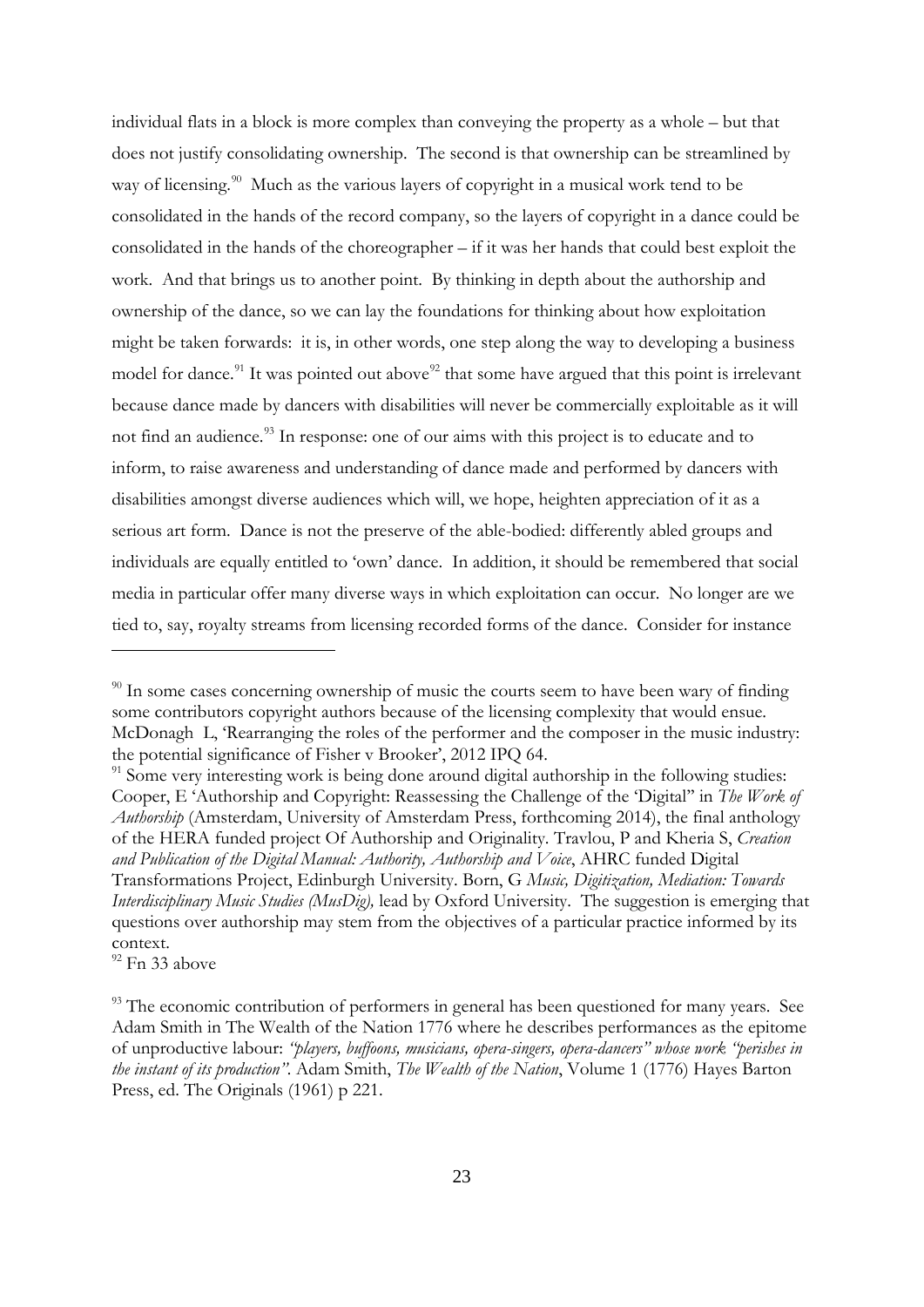the YouTube clip of the opening ceremony of the Paralympics referred to above.<sup>[94](#page-23-3)</sup> Imagine that each time the clip is viewed, advertisements appear; each time that advertisements appear, the advertisers make a payment to YouTube; each time a payment is made this is shared between 'owners'.[95](#page-24-0) Why should David Toole, as an owner of the copyright in his dance, not be entitled to a share of that income? His argument would be so much more powerful from the perspective of an owner of the copyright in the dance as he would be on equal terms with equally as powerful and entitled copyright owners in the many other layers of copyright that make up the spectacle. So this may not be a form of exploitation that is currently much used, but it is potentially a lucrative one. And with the many forms of social media, the different ways in which a work might bring in revenue is limited only by the imagination.

Situating the dance within the context that it is made and critically examining the process of creation not only allows us to untangle matters of authorship, but it also cultivates a real, and important, appreciation of the dance. Before the non-dancers started on this project, we had little real idea of the nature of the process involved in the creation of the dance; little appreciation for the technical and creative skill involved in that process of creation; and little idea of the iterative processes involved. Our two case studies have forced us – willingly – to focus on dance made and performed by choreographers and dancers with disabilities. By working closely with them, we are slowly starting to understand these issues, and we are slowly starting to be able

<span id="page-24-1"></span><sup>94</sup> <http://www.youtube.com/watch?v=vhZVKYV8kGw>

<span id="page-24-0"></span><sup>&</sup>lt;sup>95</sup> This is what happens with many YouTube clips.